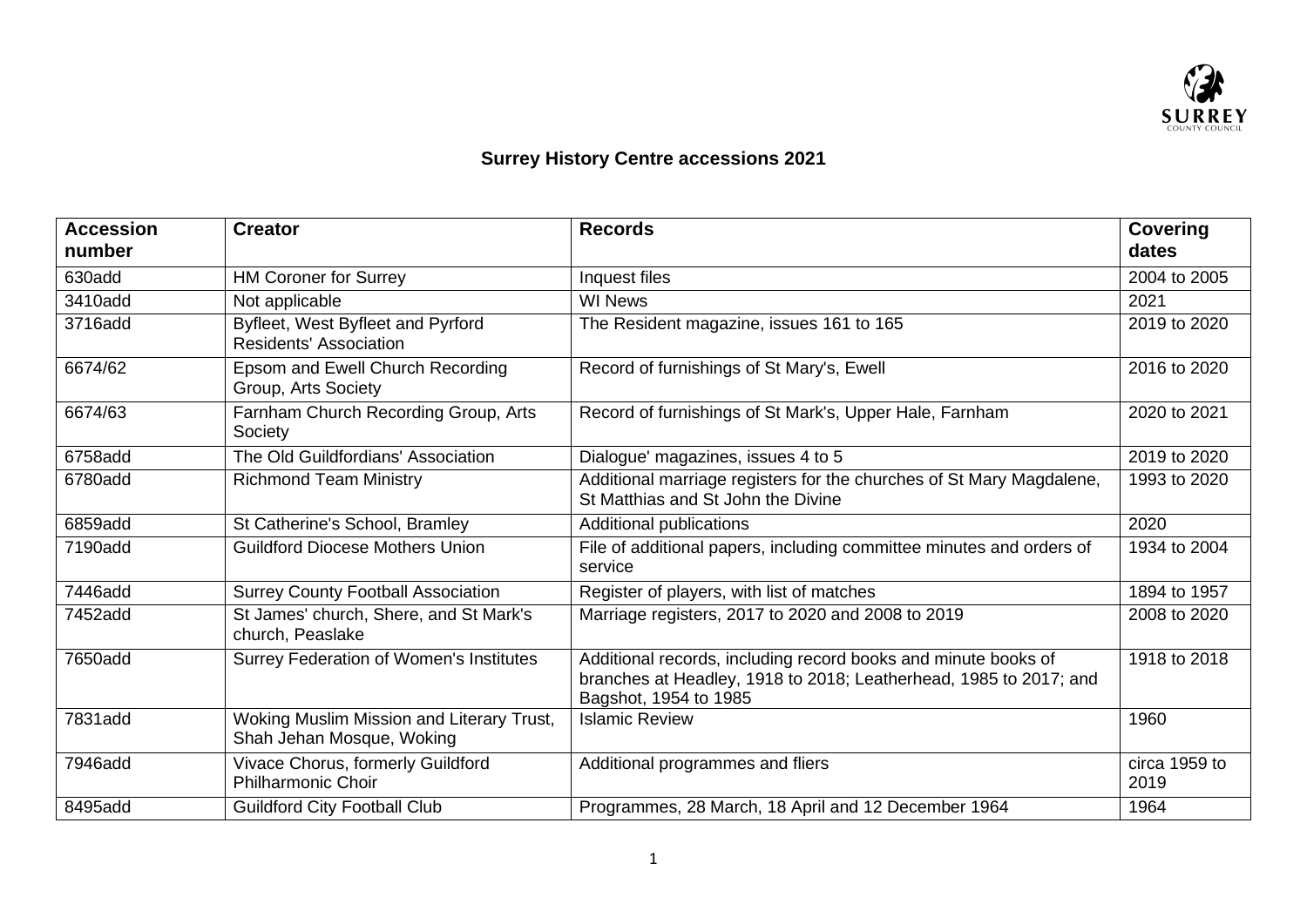

| <b>Accession</b><br>number | <b>Creator</b>                                                               | <b>Records</b>                                                                                                                                                                                                                                                                                                                                                                                                                                                                                                                                                         | <b>Covering</b><br>dates |
|----------------------------|------------------------------------------------------------------------------|------------------------------------------------------------------------------------------------------------------------------------------------------------------------------------------------------------------------------------------------------------------------------------------------------------------------------------------------------------------------------------------------------------------------------------------------------------------------------------------------------------------------------------------------------------------------|--------------------------|
| 8867add                    | David Taylor of Cobham, local historian                                      | Additional collected and working papers including deeds and papers<br>relating to World's End Cottage, Cobham, 1927 to 1954;<br>advertisement for The Alpine Railton motor car, 1934; album of<br>photographs and postcards of Cobham collected by Mary Herbert,<br>19th to 20th century; photographs of children at Cedar Road School,<br>Cobham, 20th century; aerial photographs of Pyports and Church<br>Cobham, circa 1930s; research file on the White Lion Inn, Cobham;<br>pages from photograph album of 1st Cobham Guides at camp                             | 19th century to<br>1954  |
| 8933add                    | St Luke's church, Grayshott                                                  | Additional parish records, including: marriage registers, 2013 to 2019;<br>parish magazines, 2019 to 2020; electoral rolls, 1990s; Sunday<br>service book, 1989                                                                                                                                                                                                                                                                                                                                                                                                        | 1989 to 2020             |
| 8987add                    | All Saints' church, Banstead                                                 | Parish magazines                                                                                                                                                                                                                                                                                                                                                                                                                                                                                                                                                       | 2015 to 2021             |
| 9017add                    | Robert Bartlett, retired Chief<br>Superintendent, Surrey Constabulary        | Additional collected papers and photographs of Surrey Constabulary,<br>including: duty roster at Chobham Police Station; Special<br>Constabulary medal of William George Trussell; record of convicted<br>persons for Holmwood Detachment, Holmwood Sub to Division,<br>Dorking Division, 1895 to 1901; photograph albums and papers of the<br>late Inspector Stan Wood MBE, relating to police dogs and dog<br>handling, circa 1960s to 1980s; envelope of photographs and 'Police<br>Review' magazine, 1977; hard drive with Surrey police history<br>material, 2021 | 1895 to 1921             |
| 9049add                    | Johnston Brothers (Cranleigh) Ltd                                            | Additional diaries, 1962 and 1964, and farming notebook, 1980, of<br><b>William Hume</b>                                                                                                                                                                                                                                                                                                                                                                                                                                                                               | 1964 to 1980             |
| 9117add                    | Elmbridge Museum                                                             | Collected archival items as per Exit Form No 0445                                                                                                                                                                                                                                                                                                                                                                                                                                                                                                                      | 19th to 20th<br>century  |
| 9136add                    | St Lawrence's church, Chobham                                                | Marriage registers, 2012 to 2020; service register, 2007 to 2013                                                                                                                                                                                                                                                                                                                                                                                                                                                                                                       | 2007 to 2020             |
| 9185add                    | St Peter's church, Wrecclesham                                               | Parochial register giving statistical summary of parish organisation<br>and finance 1905 to 1910, with loose leaf additions giving returns of<br>parochial statistics, 1899 to 1932                                                                                                                                                                                                                                                                                                                                                                                    | 1899 to 1932             |
| 9200add                    | St John the Baptist's church, Wonersh, and<br>St Martin's church, Blackheath | Marriage registers, 2013 to 2020 and 2004 to 2019                                                                                                                                                                                                                                                                                                                                                                                                                                                                                                                      | 2004 to 2020             |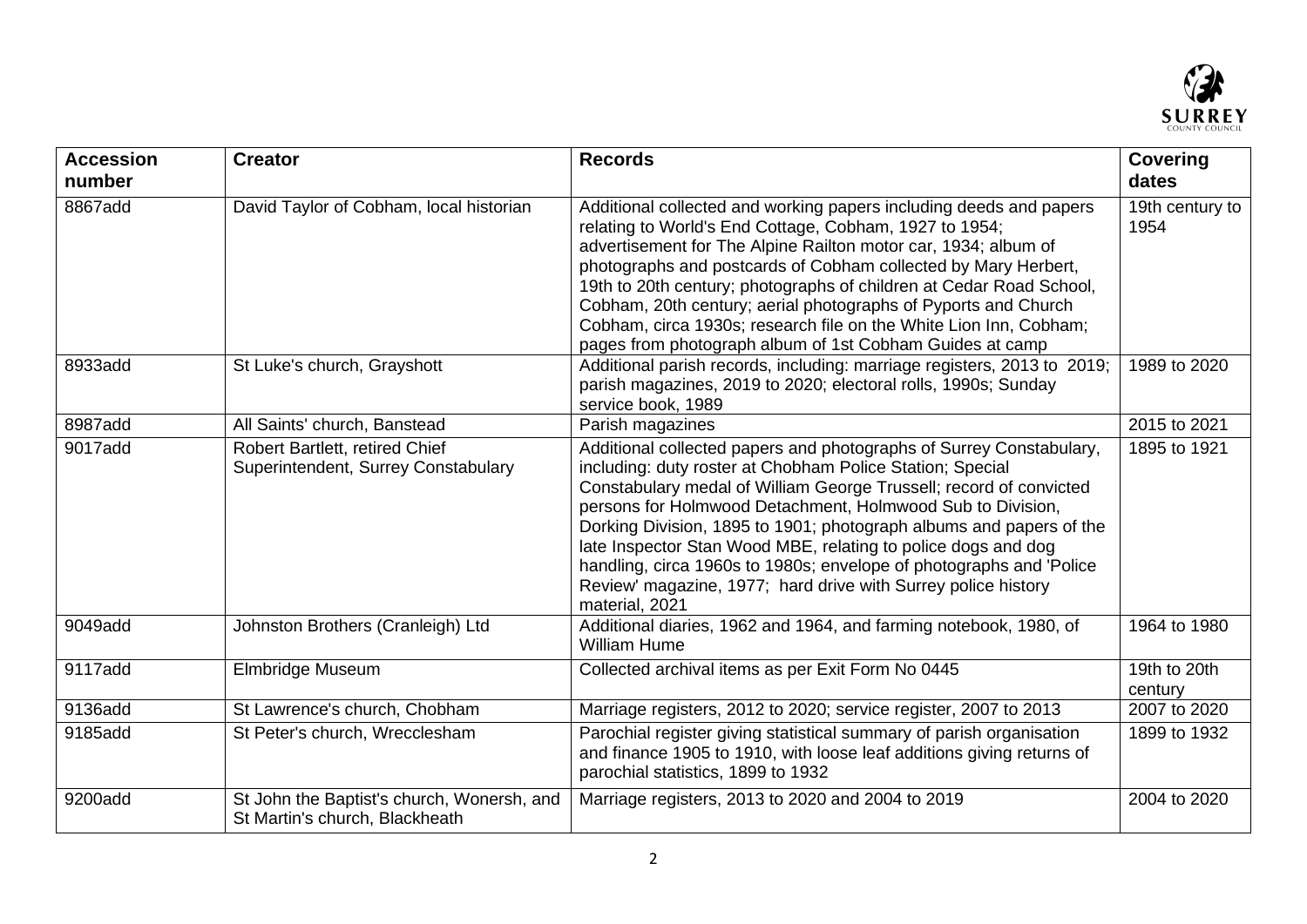

| <b>Accession</b><br>number | <b>Creator</b>                                                                                               | <b>Records</b>                                                                                                                                                                                                            | <b>Covering</b><br>dates |
|----------------------------|--------------------------------------------------------------------------------------------------------------|---------------------------------------------------------------------------------------------------------------------------------------------------------------------------------------------------------------------------|--------------------------|
| 9220add                    | Dittons Skiff and Punting Club                                                                               | Additional secretary's files of committee and annual general meeting<br>minutes, 2009 to 2017, and scanned copies of 'yellow card' lists of<br>officers, committee and events, 2013 to 2017                               | 2009 to 2017             |
| 9252add                    | Woking Art Society, formerly Woking<br>Society of Arts                                                       | <b>Additional records</b>                                                                                                                                                                                                 | 1993 to 2021             |
| 9317add                    | Kingston Liberal Synagogue, Kingston<br>upon Thames                                                          | Print to outs of 'All Our Yesterdays' blogs, based on articles by<br>Howard Webber about the history of the synagogue community. The<br>articles were originally published in the KLS community magazine,<br>2014 to 2015 | 2021                     |
| 9454add                    | St John's church, Stoke next Guildford                                                                       | Marriage register                                                                                                                                                                                                         | 2008 to 2020             |
| 9463add                    | Mary Wallis (1789 to 1879) of Ewell                                                                          | Photographs, personal papers and papers relating to the Mary Wallis<br>Chapel                                                                                                                                             | 19th century             |
| 9524add                    | <b>Brookwood Cemetery, Woking</b>                                                                            | Biographical information, compiled by Jenny Mukerji, on names<br>recorded on the Brookwood Cemetery memorials (9524/2/-)                                                                                                  | 2021                     |
| 9544add                    | Major John Michael Alan Tamplin (1927 to<br>2015)                                                            | Additional papers relating to The Queen's (Southwark) Regimental<br>Association                                                                                                                                           | 1950s to<br>2000s        |
| 9567add                    | Christ Church, South Nutfield                                                                                | Marriage register                                                                                                                                                                                                         | 2015 to 2020             |
| 9731add                    | Providence Baptist Chapel, Charlwood                                                                         | Restoration project report                                                                                                                                                                                                | 2021                     |
| 9948add                    | Wey and Arun Canal Trust                                                                                     | Additional project files                                                                                                                                                                                                  | 1983 to 2013             |
| 9977add                    | Miss Hazel Vincent Wallace, OBE, founder<br>of Leatherhead Theatre and the Thorndike<br>Theatre, Leatherhead | Leatherhead Theatre posters, 1963 to 1968, and Silver Jubilee signed<br>photograph, 1976                                                                                                                                  | 1963 to 1976             |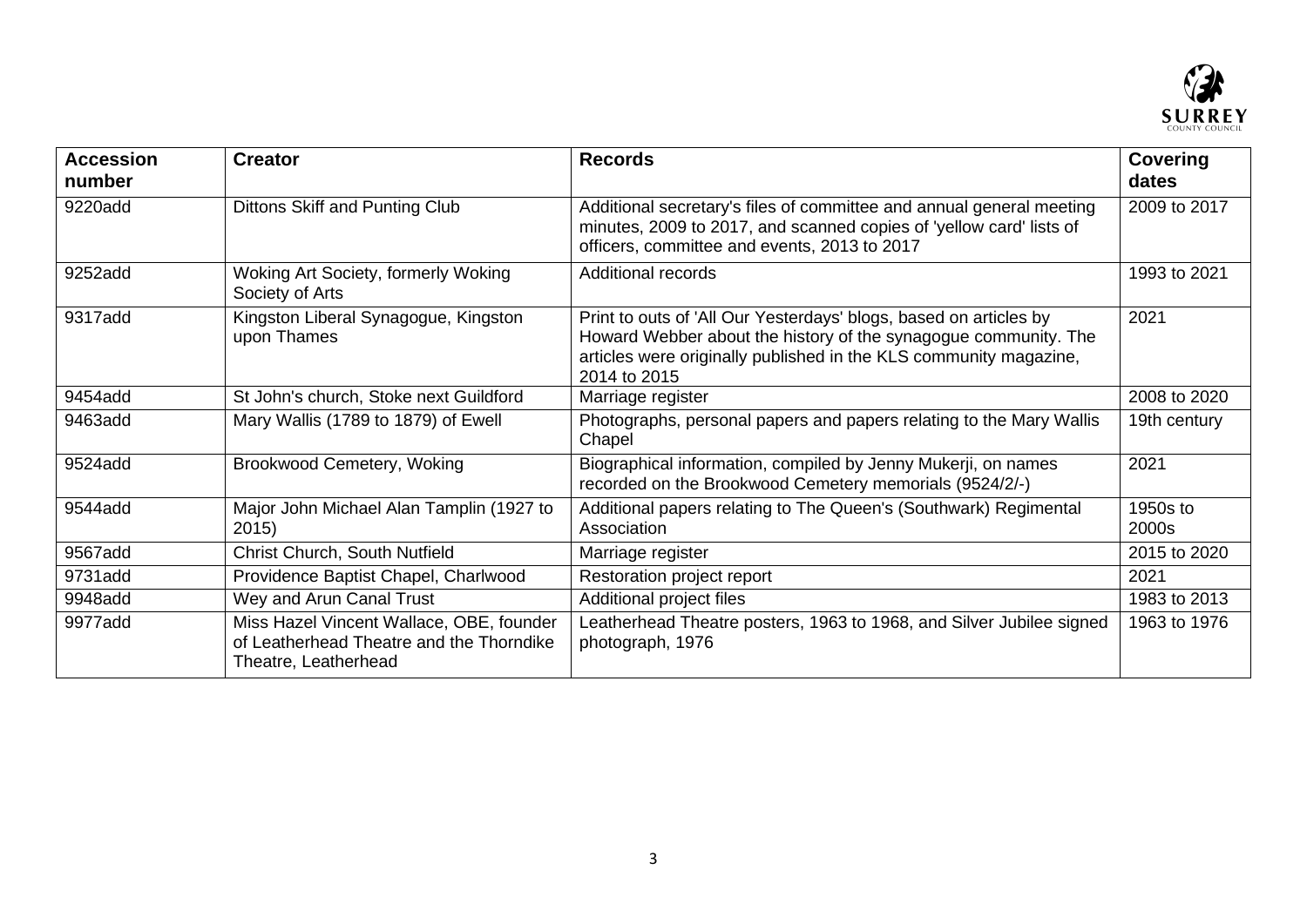

| <b>Accession</b><br>number | <b>Creator</b>                                                                     | <b>Records</b>                                                                                                                                                                                                                                                                                                                                                                                                                                                                                                                                                                                                                                             | <b>Covering</b><br>dates         |
|----------------------------|------------------------------------------------------------------------------------|------------------------------------------------------------------------------------------------------------------------------------------------------------------------------------------------------------------------------------------------------------------------------------------------------------------------------------------------------------------------------------------------------------------------------------------------------------------------------------------------------------------------------------------------------------------------------------------------------------------------------------------------------------|----------------------------------|
| 9993add                    | <b>Woking Golf Club</b>                                                            | Additional records, including Woking Golf Club Estates Ltd minute<br>book, 1902 to 1947; minutes of WGC AGMs, General Committee and<br>other committee meetings, 1913 to 1970; plan and map relating to<br>sale of the freehold of West Hill and Woking Golf Courses, 1961;<br>candidates book, 1897 to 1902; copies of letters, 1927 to 1941;<br>records relating to purchase of freehold of WGC golf course, 1972 to<br>1994; annual reports and accounts, 1966 to 1967; lists of members,<br>1967 to 1989, 1991 [not complete]; history of the Dawn Patrol, 2002;<br>and records relating to WGC centenary celebrations, 1993, including<br>photographs | 1897 to 2002                     |
| 10016add                   | Wey Valley Methodist Circuit and<br>predecessors and constituent churches          | Additional publications                                                                                                                                                                                                                                                                                                                                                                                                                                                                                                                                                                                                                                    | 2019 to 2021                     |
| 10102add                   | Arthur Stanley Blay, Surrey fireman and<br>soldier in the Queen's Royal Regiment   | Additional photographs                                                                                                                                                                                                                                                                                                                                                                                                                                                                                                                                                                                                                                     | early 20th<br>century to<br>1995 |
| 10169add                   | <b>Various Surrey residents</b>                                                    | <b>COVID-19 Pandemic Lockdown Diaries</b>                                                                                                                                                                                                                                                                                                                                                                                                                                                                                                                                                                                                                  | 2020 to 2021                     |
| 10188add                   | Professor John Blair of North Leigh,<br>Oxfordshire                                | Correspondence, photographs and survey drawings relating to West<br>Horsley Place, 1980 to 1983                                                                                                                                                                                                                                                                                                                                                                                                                                                                                                                                                            | 1980 to 1983                     |
| 10201add                   | John SL Pulford, local historian, of Walton<br>and Weybridge Local History Society | Additional research papers, collected documents, engravings and<br>photographs, oral history cassette tapes, and CDs of WWLHS<br>publications, as itemised on schedule provided by the depositor. Also<br>book "Comin' thro' the rye", by Helen Mathers, 1924, signed by Cecil<br>Hepworth and members of the cast of the film which Hepworth made<br>based on the book                                                                                                                                                                                                                                                                                    | 19th to 20th<br>century          |
| 10216add                   | St Peter and St Paul church, Ewhurst                                               | Additional parish magazines                                                                                                                                                                                                                                                                                                                                                                                                                                                                                                                                                                                                                                | 1957 to 2018                     |
| 10220                      | Daphne Allam (née Worsfold)                                                        | Photographs and school reports relating to St Joseph's Convent<br>School, Redhill, 1931 to 1936; correspondence and papers relating to<br>William Curtis Steam Bakery, Redhill, 1933 to 1939                                                                                                                                                                                                                                                                                                                                                                                                                                                               | 1931 to 1939                     |
| 10221                      | Mrs Doris Green (née Mills) (1902 to 2000)                                         | Reminiscences of St Johns, Woking, 1912 to 1920                                                                                                                                                                                                                                                                                                                                                                                                                                                                                                                                                                                                            | 1990 to 2010                     |
| 10222                      | David Grieve of Thames Ditton                                                      | Recollections of childhood during World War II                                                                                                                                                                                                                                                                                                                                                                                                                                                                                                                                                                                                             | 2021                             |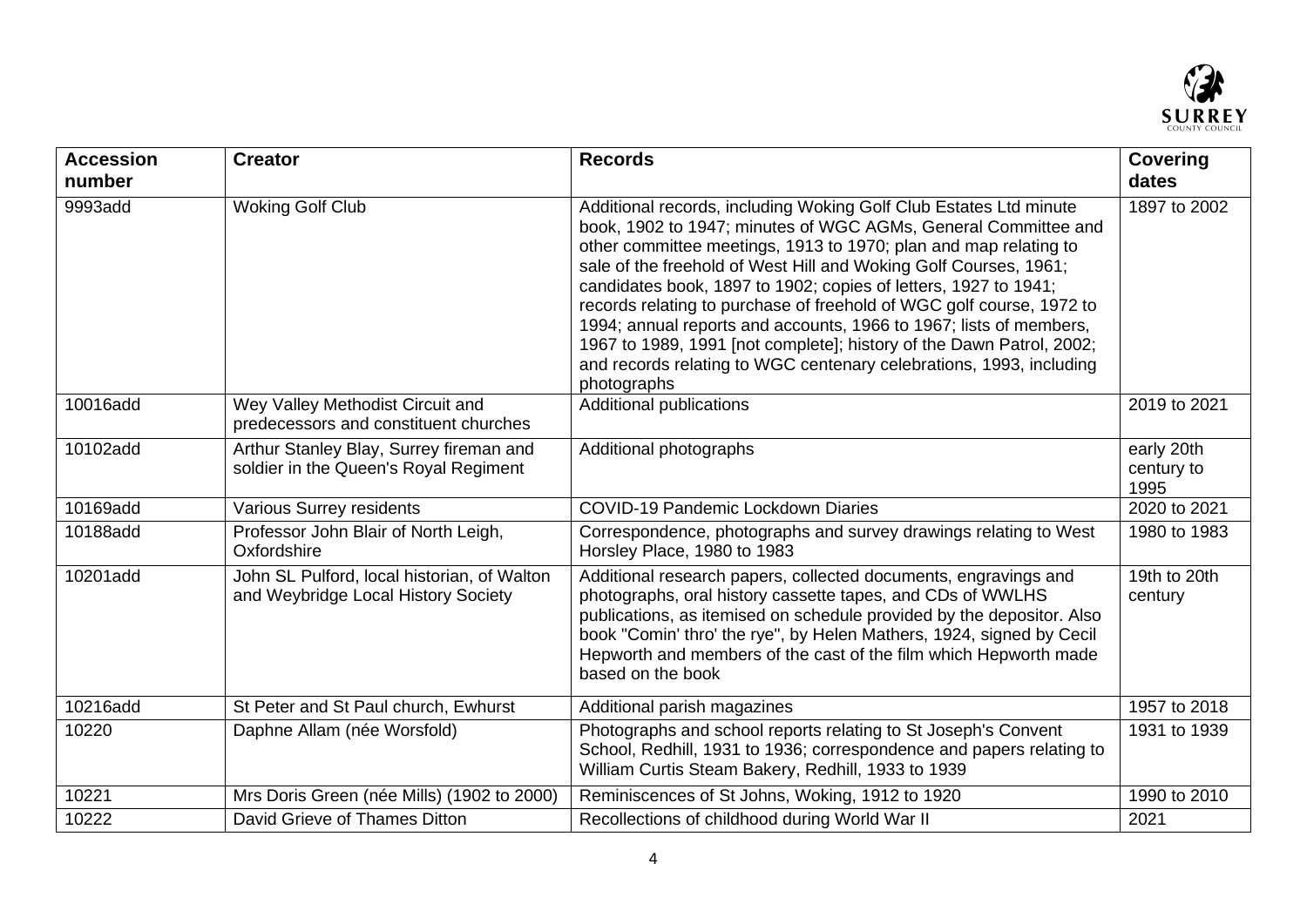

| <b>Accession</b><br>number | <b>Creator</b>                                                                        | <b>Records</b>                                                                                                                                                                                                                          | <b>Covering</b><br>dates |
|----------------------------|---------------------------------------------------------------------------------------|-----------------------------------------------------------------------------------------------------------------------------------------------------------------------------------------------------------------------------------------|--------------------------|
| 10223                      | Long Grove Asylum, Epsom                                                              | Ode to the hospital and its patients written by a 1970s patient, 2021                                                                                                                                                                   | 2021                     |
| 10224                      | Royal Philanthropic Society School, Redhill                                           | Photographs of boys at Gladstones and Gurneys                                                                                                                                                                                           | 1920s to<br>1930s        |
| 10225                      | The Hoole family of Reigate                                                           | Family scrapbooks relating primarily to Ronald Herbert Hoole (1892 to<br>1916), 8th Battalion, Queen's (Royal West Surrey) Regiment, and<br>Leonard Alexander Hoole (1893 to 1916), 20th Battalion, Royal<br>Fusiliers (Public Schools) | 1890s to<br>1920s        |
| 10226                      | Hambledon Institute, later Hambledon<br><b>Village Hall</b>                           | Minutes of Standing Committee, later Management Committee,<br>including AGMs                                                                                                                                                            | 1903 to 2010             |
| 10227                      | Hambledon Women's Institute                                                           | Records, including minute books, 1917 to 1935, 1954 to 1965; record<br>books, 1926 to 1934, 1952 to 1968; programme card, 1926; and<br>programme for Surrey Federation of Women's Institutes Golden<br>Jubilee Exhibition, 1968         | 1917 to 1968             |
| 10228                      | Nicholas Ashton-Jones, student at Brixton<br>School of Planning                       | Illustrated analytical survey of Church Square, Shepperton                                                                                                                                                                              | 1970                     |
| 10229                      | Percy Rickerby (1907 to 1975), civil servant<br>and ARP head warden of Abinger Common | Operational papers of Abinger Common Air Raid Precautions (later<br>Civil Defence Service), 1939 to 1945, and programmes of Abinger<br>Common and Wotton Women's Institute, 1948 to 1956                                                | 1939 to 1956             |
| 10230                      | Messuages and land in Dorking                                                         | Conveyance, 1832, and related family history notes                                                                                                                                                                                      | 1832                     |
| 10231                      | Hester Brinkley (circa 1823 to 1906) of<br>Kingthorpe, Church Road, Addlestone        | Diary with daily notes                                                                                                                                                                                                                  | 1896                     |
| 10232                      | Sir William Perkins's Girls School, Chertsey                                          | The Rambler' school magazines, 1961 to 1963, 1965 to 1966                                                                                                                                                                               | 1961 to 1966             |
| 10233                      | St Giles' church, Ashtead, with St George's<br>and The Lanes, Ashtead:                | Burial registers, 1963 to 2004; marriage registers, 1990 to 2015;<br>banns registers, 1964 to 2011; service registers, 1993 to 2017                                                                                                     | 1963 to 2017             |
| 10234                      | Mr and Mrs Gorton of Godalming                                                        | Collected papers including illustrated article from 'The Architectural<br>Review', titled 'The Surrey Cottage', Apr 1911; and plan of proposed<br>house at 'Ladywell', Oakdene Road, Godalming, 1964                                    | 1911 to 1964             |
| 10235                      | Hilling family of 'Prestons', Bagshot Road,<br>Chobham                                | Photographs and papers                                                                                                                                                                                                                  | circa 1900 to<br>1939    |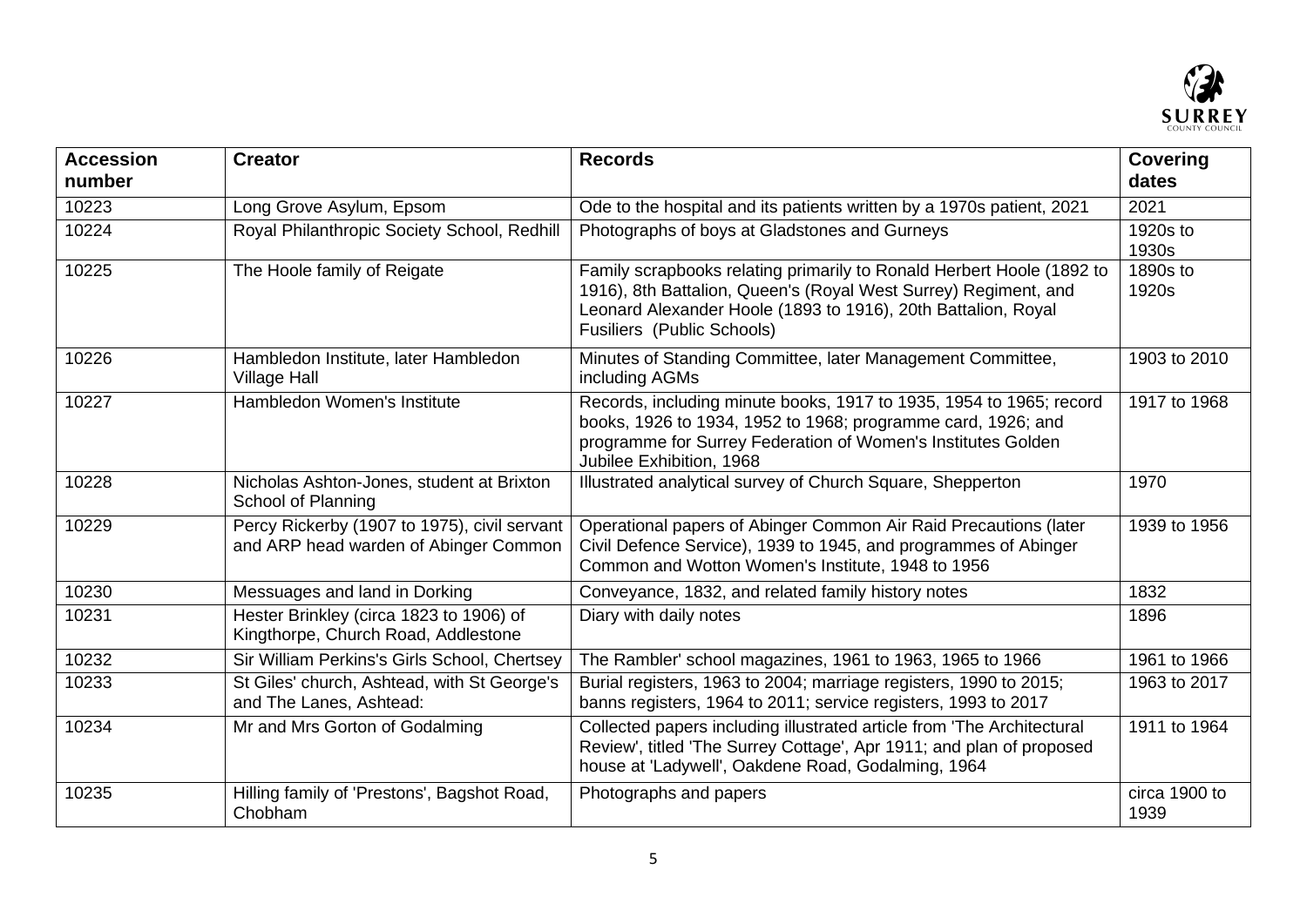

| <b>Accession</b><br>number | <b>Creator</b>                                                                                        | <b>Records</b>                                                                                                                                                                                                            | <b>Covering</b><br>dates   |
|----------------------------|-------------------------------------------------------------------------------------------------------|---------------------------------------------------------------------------------------------------------------------------------------------------------------------------------------------------------------------------|----------------------------|
| 10236                      | Earlswood Asylum, Redhill                                                                             | Printed election cards and covering notes sent to subscriber soliciting<br>votes on behalf of 3 candidates for admission                                                                                                  | 1867 to 1868               |
| 10237                      | East Sheen Council School, Barnes                                                                     | Punishment books for mixed department, 1913 to 1965, and infants<br>department, 1921 to 1935                                                                                                                              | 1913 to 1965               |
| 10238                      | Old White House, 198 Old Woking Road,<br>Woking                                                       | Deeds and papers                                                                                                                                                                                                          | 1906 to 1970               |
| 10239                      | Monkshatch, Compton, Guildford                                                                        | Copy sale particulars, 1923; cropping map, 1945 to 1948                                                                                                                                                                   | 1923 to 1948               |
| 10240                      | Claygate parish church                                                                                | Letter regarding building and endowment                                                                                                                                                                                   | 1859                       |
| 10241                      | Unidentified cyclist                                                                                  | Photograph album with page of photographs of Surrey public houses                                                                                                                                                         | 1893                       |
| 10242                      | <b>Redhill Junior Technical School and Merton</b><br>Church of England Secondary School for<br>Girls: | Panoramic photographs, no date [1930s] and 1963                                                                                                                                                                           | 1930s to 1963              |
| 10243                      | St George's church, Badshot Lea, and St<br>John's church, Hale                                        | Additional parish records, including minutes of PCC and Annual<br>Parochial Church Meetings, 1979 to 2016; Badshot Lea log books,<br>1781 to 2015; parish magazines, 1985 to 2021; St John's Hale church<br>history, 1994 | 1781 to 2021               |
| 10244                      | Wanborough Village Hall Committee                                                                     | Papers, including minutes, 1945 to 1959 and 1994 to 1997, and<br>correspondence, 1951 to 1985; parish magazines, 1999 to 2020, of<br>United Benefice of Seale, Puttenham and Wanborough                                   | 1945 to 2020               |
| 10245                      | Chase family, market gardeners and cloche<br>manufacturers of Chertsey                                | Glass slides depicting cloches in use at Chase establishment at The<br>Grange, Chertsey                                                                                                                                   | no date<br>[?1940s]        |
| 10246                      | A Robins and Sons, hauliers of Farnham                                                                | Records including minutes of directors' meetings and AGMs of<br>shareholders, 1907 to 1973; articles of association, 1934 and 1943;<br>and annual accounts, 1924 to 1975 (incomplete)                                     | 1907 to 1995               |
| 10247                      | New Ideal Homes Ltd, Goldsworth House,<br>St Johns Road, Woking                                       | Publicity material and related papers relating to design, location and<br>purchase of houses to be built in Goldsworth Park                                                                                               | no date [1973]<br>to 1979] |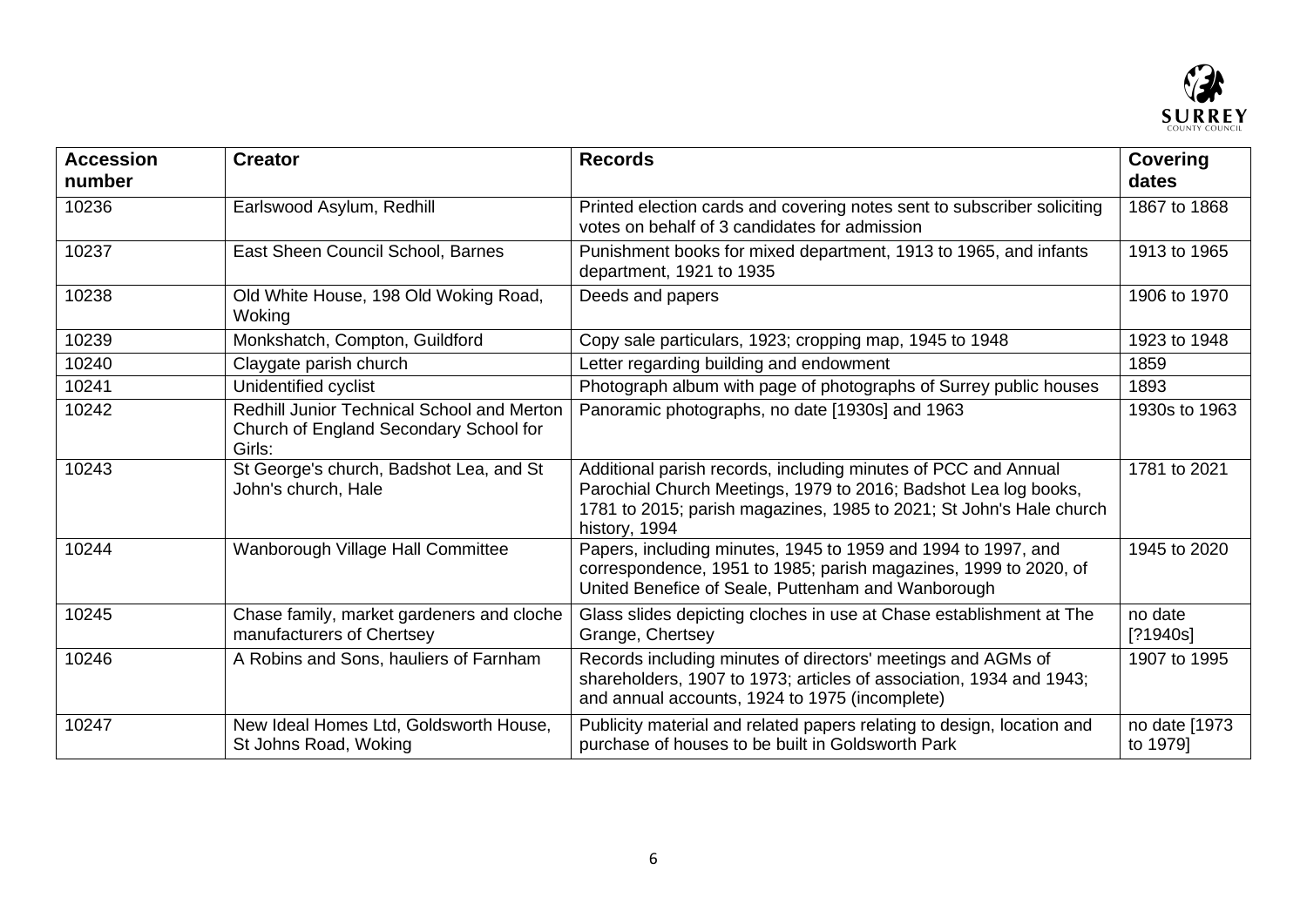

| <b>Accession</b><br>number | <b>Creator</b>                                                                           | <b>Records</b>                                                                                                                                                                                                                                                                                                        | <b>Covering</b><br>dates  |
|----------------------------|------------------------------------------------------------------------------------------|-----------------------------------------------------------------------------------------------------------------------------------------------------------------------------------------------------------------------------------------------------------------------------------------------------------------------|---------------------------|
| 10248                      | St Augustine's church, Aldershot                                                         | Additional parish records, comprising baptism register, 1976 to 2003;<br>marriage registers, 2001 to 2018; Friends of St Augustine minute<br>book, 1984 to 1996; papers of the St Augustine branch of the Girls<br>Friendly Society, mid-20th century; 'The English Country Dance', vol<br>II, by Cecil J Sharp, 1913 | 1913 to 2018              |
| 10249                      | Reigate and Banstead Borough Council                                                     | Letters of condolence on the death of His Royal Highness The Prince<br>Philip, Duke of Edinburgh                                                                                                                                                                                                                      | 2021                      |
| 10250                      | Maurice Wakeham, student at Woking<br>Boys' Grammar School                               | Exercise books and examination papers                                                                                                                                                                                                                                                                                 | 1966 to 1969              |
| 10251                      | Epworth Choir, Woking                                                                    | Concert programmes, 1961, 1964 to 1978 and 1980 to 1984, with<br>press to cuttings and articles about the choir and its founder, Walter<br>Deakin                                                                                                                                                                     | 1961 to 1984              |
| 10252                      | <b>Claremont Tree Society</b>                                                            | Records including minutes, accounts, newsletters, programmes,<br>correspondence and photographs                                                                                                                                                                                                                       | 1984 to 2013              |
| 10253                      | Dorothy May Noon (née Larke), Queens<br>Nurse and midwife of Guildford (1911 to<br>2001) | Records including documentation of qualifications, register of cases,<br>1936 to 1938, photograph and obituary                                                                                                                                                                                                        | 1930 to (2001)            |
| 10254                      | Mrs J Wardle of Elstead                                                                  | Research notes and copy sources relating to Farnham Pottery,<br>Wrecclesham; copy minutes of Farnham Buildings Preservation Trust,<br>1998 to 1999                                                                                                                                                                    | $(1882)$ to circa<br>2017 |
| 10255                      | <b>Surrey Police Retired Comrades</b><br>Association                                     | Old and Bold' newsletters, issues 87 to 206                                                                                                                                                                                                                                                                           | 2010 to 2020              |
| 10256                      | Jane Calverley                                                                           | A history of Paddock Wood, Lightwater, Surrey, and surroundings'                                                                                                                                                                                                                                                      | 2021                      |
| 10257                      | <b>Terry Borella</b>                                                                     | Spreadsheets with transcripts of registers and plans of grave plots for<br>burial grounds at Bagshot, Bisley, Eashing, Frimley, Godalming,<br>Horsell and Lightwater                                                                                                                                                  | 19th to 20th<br>century   |
| 10258                      | Fallowfield Lodge Estate, Churt, and<br>Headley, Hants                                   | Sale plan                                                                                                                                                                                                                                                                                                             | no date<br>[?1923]        |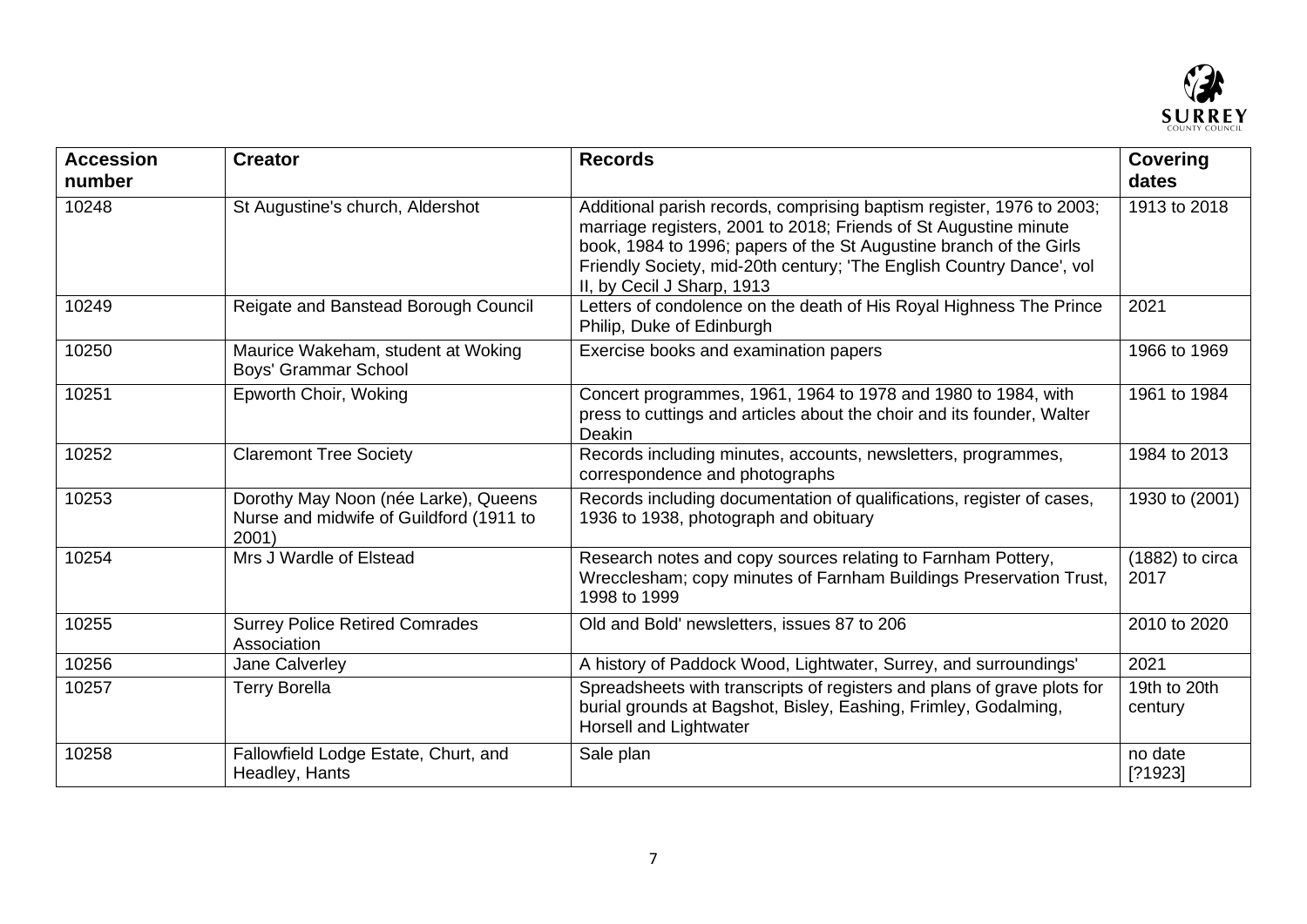

| <b>Accession</b><br>number | <b>Creator</b>                                                                                                              | <b>Records</b>                                                                                                                                                                    | <b>Covering</b><br>dates |
|----------------------------|-----------------------------------------------------------------------------------------------------------------------------|-----------------------------------------------------------------------------------------------------------------------------------------------------------------------------------|--------------------------|
| 10259                      | NELCO, electrical engineering company of<br>Shalford and Farnham                                                            | Papers, correspondence and photographs relating to the activities of<br>the NELCO Concert Party, with some photographs of staff and<br>drawing office at Shalford                 | 1945 to 1946             |
| 10260                      | Mr Chris Shepheard, journalist and author                                                                                   | Copies of 'Peeps from the Past', photographs and articles by Mr<br>Shepheard in the Farnham Herald                                                                                | 2017 to 2020             |
| 10261                      | Land in Burnwood Hill, and land called<br>Fryan Peece, Caterham                                                             | Deed                                                                                                                                                                              | 1699                     |
| 10262                      | <b>Byfleet Heritage Society</b>                                                                                             | Letters from children of Carshalton and environs to children of Diest,<br>Belgium, thanking them for gifts presented at a Home Guard party                                        | 1945                     |
| 10263                      | High House, Shere, and lands, including<br>demesne lands of manor of Shere Eborum,<br>the property of William Bray, esquire | Map by William Beach, land surveyor                                                                                                                                               | 1772                     |
| 10264                      | Peper Harow mansion and estate, Peper<br>Harow                                                                              | Architectural plans and drawings, with some associated papers                                                                                                                     | 1765 to circa<br>1925    |
| 10265                      | <b>Foundations Archaeology</b>                                                                                              | Evaluation reports on sites in Surrey, relating to Tyrrells Wood Golf<br>Course; Longfield Road, Dorking; Coral Bazaar, Walton on the Hill;<br>Kings Road, West End, Woking       | 2005 to 2017             |
| 10266                      | Northaw Lodge, Mount Hermon Road,<br>Woking                                                                                 | Postcard                                                                                                                                                                          | 1904                     |
| 10267                      | Woking Forum, formerly Woking Older<br>People's Forum                                                                       | Records including minutes, constitution, newsletters                                                                                                                              | circa 2007 to<br>2019    |
| 10268                      | Drummond Brothers Ltd, machine tool<br>makers of Guildford                                                                  | Additional records, including company history and product literature                                                                                                              | 1940s to<br>1980s        |
| 10269                      | Weston Green Cricket Club, Thames<br>Ditton, and Elstead Cricket Club, Elstead                                              | Score books                                                                                                                                                                       | 1956 to 1998             |
| 10270                      | <b>Godalming Baptist Church</b>                                                                                             | Additional records, including annual general meeting minutes, 1991 to<br>2014; leadership team meeting minutes, 1994 to 2015, and church<br>members meeting minutes, 1994 to 2015 | 1991 to 2015             |
| 10271                      | St Bartholomew's church, Horley                                                                                             | Parish magazines                                                                                                                                                                  | 1916 to 2004             |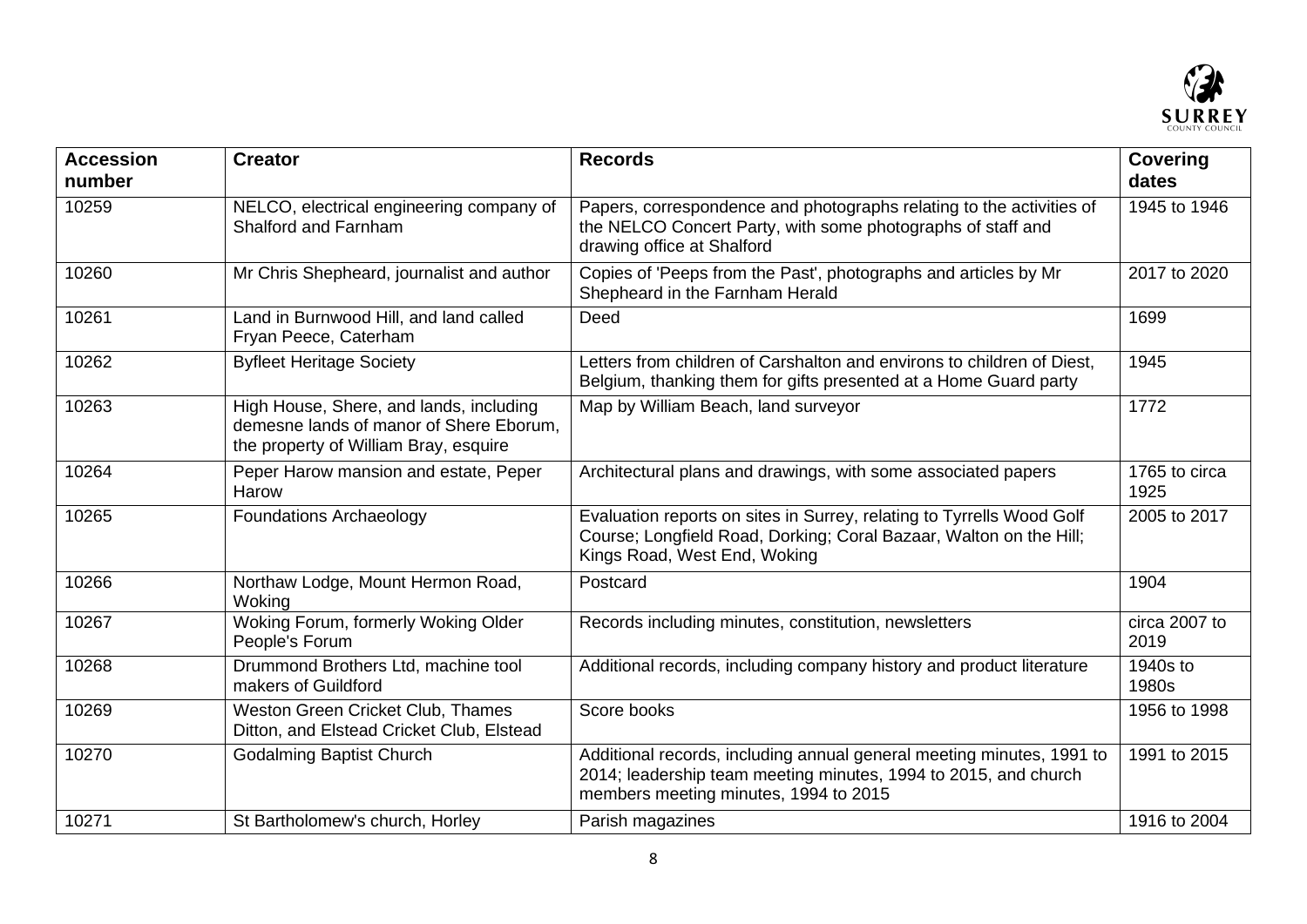

| <b>Accession</b><br>number | <b>Creator</b>                                                                                                | <b>Records</b>                                                                                                                                                                                                                                                                                                                                                                                                                                                                           | <b>Covering</b><br>dates |
|----------------------------|---------------------------------------------------------------------------------------------------------------|------------------------------------------------------------------------------------------------------------------------------------------------------------------------------------------------------------------------------------------------------------------------------------------------------------------------------------------------------------------------------------------------------------------------------------------------------------------------------------------|--------------------------|
| 10272                      | Building estate at Between Streets,<br>Cobham                                                                 | Abstract of title, including title to the Crawter family estates in Cobham<br>from 1830                                                                                                                                                                                                                                                                                                                                                                                                  | 1934 to 1947             |
| 10273                      | <b>Surrey History Trust</b>                                                                                   | Purchased records including minute book for Henry Smith's Charity for<br>the parish of Thorpe, 1896 to 1930; cash account of Messrs William<br>and Edward Bray with the Duke of Norfolk for the purchase of estates<br>in Newdigate, 1800; watercolour painting by Thomas Walker Guillod<br>of Apostolic Church, Albury, no date [mid-19th century]                                                                                                                                      | 1800 to 1930             |
| 10274                      | Duncan Mirylees of Farncombe                                                                                  | Collected and purchased records, including photographs of Waverley<br>Abbey and grounds, circa 1979; copy of court roll, Bishops Sutton<br>manor, relating to Barford Mill, Churt, 1785; copy of court roll, manor<br>of Staines, relating to land at Knowle Green, 1812; CDs of oral history<br>project on Ockford Ridge and Aaron's Hill, Godalming, 2006 to 2007;<br>letters from the Bishop of Winchester re curacy at Woking, 1839, and<br>order of claret for Farnham Castle, 1787 | 1785 to 2007             |
| 10275                      | A & E Longhurst, funeral directors of Ewell                                                                   | Funeral and memorial ledgers                                                                                                                                                                                                                                                                                                                                                                                                                                                             | 1935 to 1991             |
| 10276                      | Estates in Ewell, including at West Street,<br>Banstead Road, Chessington Road, Ruxley<br>Lane and Epsom Road | Collected deeds                                                                                                                                                                                                                                                                                                                                                                                                                                                                          | 1866 to 1988             |
| 10277                      | Lester Bowden, tailors and outfitters of<br>Epsom                                                             | Order books                                                                                                                                                                                                                                                                                                                                                                                                                                                                              | 1927 to 1974             |
| 10278                      | Not applicable                                                                                                | Aerial photograph of Woking, with Kingfield and Woking Football Club<br>ground in foreground                                                                                                                                                                                                                                                                                                                                                                                             | 1992                     |
| 10279                      | Ms J Bray                                                                                                     | Video clips of cine film, mostly taken behind the scenes and at<br>rehearsal of the production 'Pageant of England', by Ms Bray, 1968                                                                                                                                                                                                                                                                                                                                                    | 2021                     |
| 10280                      | St Mary's church, Camberley                                                                                   | Additional parish records, including marriage register, 1979 to 2019;<br>banns of marriage register, 1967 to 2009; service registers, 1989 to<br>2020; minutes of St Mary's playgroup committee, 1976 to 1986;<br>minutes of St Mary's Panel, District Church Council and Parochial<br>Church Council, 1926 to 2020; newsletters, 1996 to 2006                                                                                                                                           | 1926 to 2020             |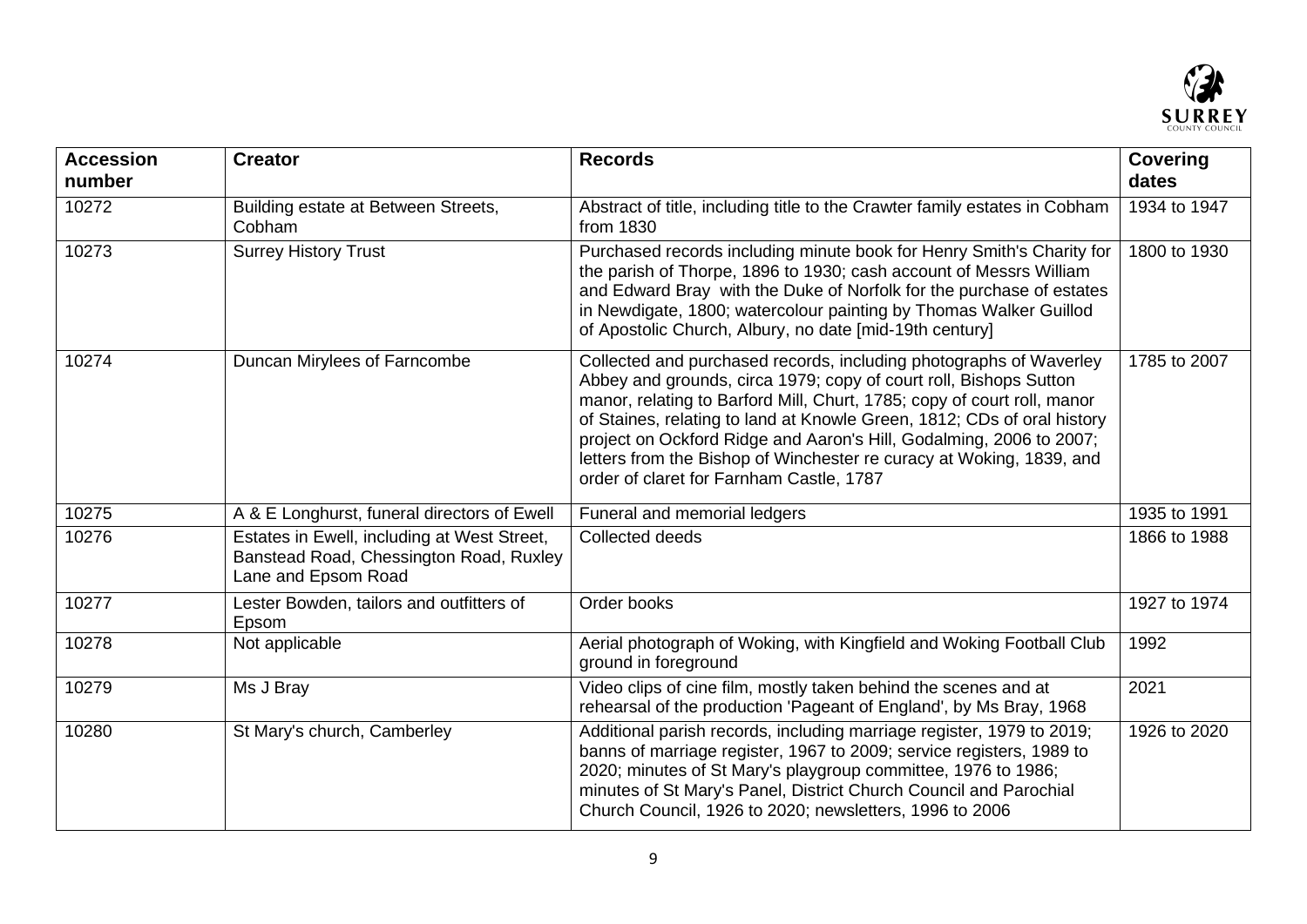

| <b>Accession</b><br>number | <b>Creator</b>                                                                    | <b>Records</b>                                                                                                                                                                                                                                                                                  | <b>Covering</b><br>dates        |
|----------------------------|-----------------------------------------------------------------------------------|-------------------------------------------------------------------------------------------------------------------------------------------------------------------------------------------------------------------------------------------------------------------------------------------------|---------------------------------|
| 10281                      | St Christopher's church, Haslemere                                                | Banns register, 1936 to 1963, and service registers, 1903 to 1994                                                                                                                                                                                                                               | 1903 to 1994                    |
| 10282                      | Haybittle family                                                                  | Family papers including inventory of the property of Mr Bond,<br>blacksmith of Bletchingley, valued to Mr Wren, 1813; writing and<br>mathematics exercise books of Charles Thomas Wren and John<br>Wren, 1850s; Monotype Works, Salfords, publications, papers and<br>photographs, 20th century | 1813 to 20th<br>century         |
| 10283                      | Nellie (Ellen) Moseley of Guildford                                               | Letters, chiefly from a Canadian soldier, and family members, circa<br>1917 to 1919; photographs, early 20th century; Crofts family letters,<br>circa 1920s to 1950s                                                                                                                            | circa 1917 to<br>1950s          |
| 10284                      | Charles E Shaw (d.1908), artist                                                   | Signed etching of Guildford High Street                                                                                                                                                                                                                                                         | no date [late<br>19th century]  |
| 10285                      | James Leonard Guyett, car proprietor of<br>Horsell                                | Papers including documents and photographs relating to his family<br>and taxi business, 1904 to [1982]; Windlesham United Football Club<br>match programmes, 1905 to 1911; Windlesham Girls' Friendly Society<br>jubilee publication, [1928]                                                    | 1904 to [1982]                  |
| 10286                      | <b>Elmbridge Natural History Society</b>                                          | Records, including minutes, programme cards, membership lists and<br>publications                                                                                                                                                                                                               | 1951 to 2020                    |
| 10287                      | Epsom & Ewell U3A                                                                 | Records, including minutes, 1988 to 2020, constitution, 1991 to 2018,<br>and newsletters, 1996 to 2019                                                                                                                                                                                          | 1988 to 2020                    |
| 10288                      | Sir Jocelyn Bray (1880 to 1964) of Shere                                          | Typescript reminiscences sent to the editor of the 'Surrey Advertiser',<br>and related newspaper cuttings                                                                                                                                                                                       | 1956 to 1964                    |
| 10289                      | St John the Evangelist's church, North<br>Holmwood                                | Additional parish records, including baptism register, 1976 to 2008;<br>confirmation register, 1948 to 1989; banns of marriage register, 1984<br>to 2003; faculties, 1926 to 2020; and other papers relating to church<br>buildings, 1874 to 1990                                               | 19th century to<br>21st century |
| 10290                      | St Peter's and St Augustine's churches,<br>South Croydon (South Croydon Benefice) | Additional records, including marriage registers, 1988 to 2020; service<br>register, 2013 to 2020; annual accounts, 1969 to 1998; APCM<br>minutes, 1983 to 2005; and PCC minutes, 1968 to 1977                                                                                                  | 1960s to<br>2020s               |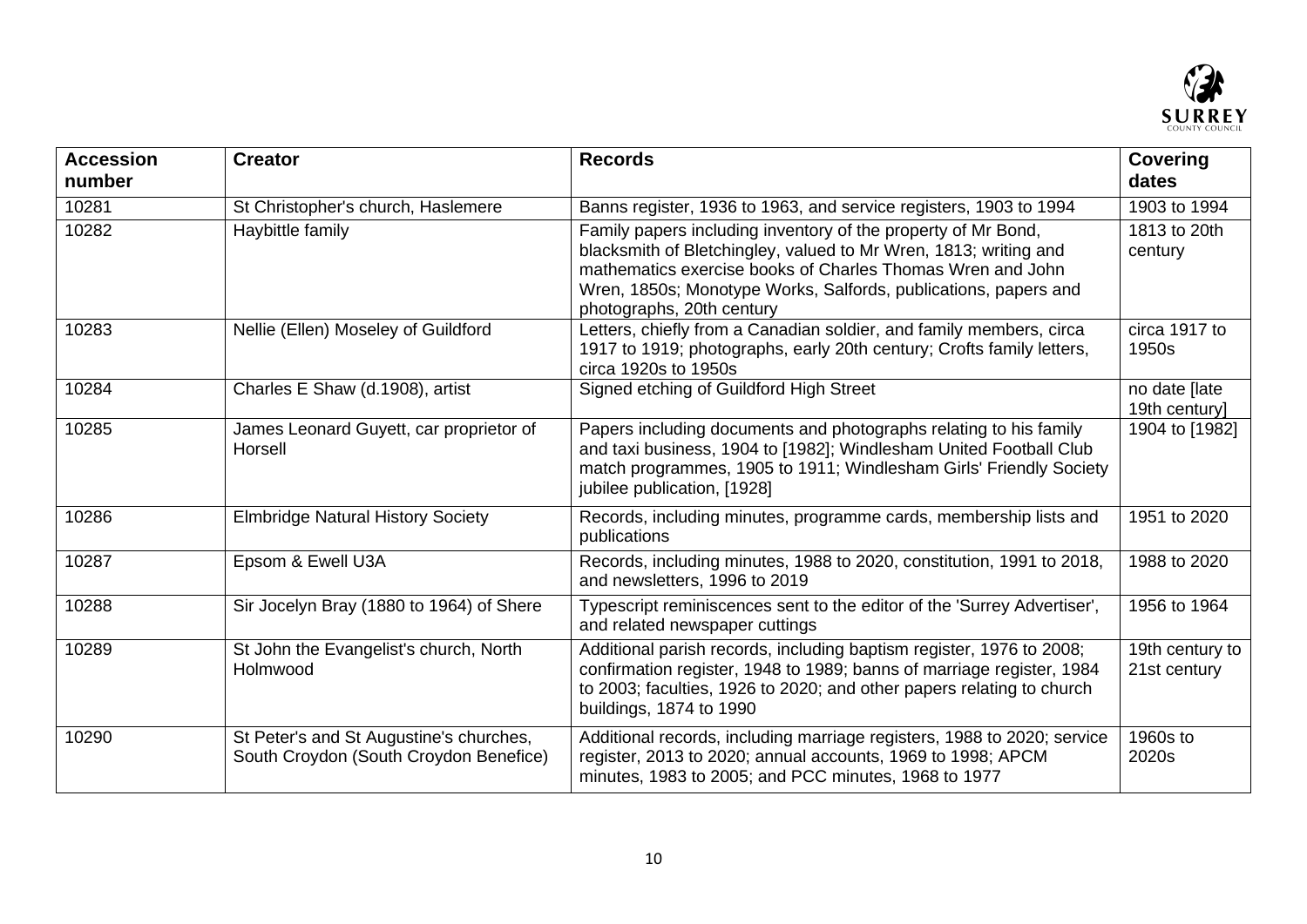

| <b>Accession</b><br>number | <b>Creator</b>                                                                                                                                                       | <b>Records</b>                                                                                                                                                                                                                                                                                                      | <b>Covering</b><br>dates |
|----------------------------|----------------------------------------------------------------------------------------------------------------------------------------------------------------------|---------------------------------------------------------------------------------------------------------------------------------------------------------------------------------------------------------------------------------------------------------------------------------------------------------------------|--------------------------|
| 10291                      | <b>Surrey Local Studies Library</b>                                                                                                                                  | Printed case papers for appeal cases heard in the House of Lords,<br>relating to the Vernon family, the Evelyn family, estates of Sir John<br>Leigh in Addington, Thorpe and elsewhere, and estates of James Fox<br>in Cobham, East Horsley and Ockham                                                              | 1731 to 1791             |
| 10292                      | Plots formerly part of East Field, Mitcham,<br>including copyhold of the manor of<br>Ravensbury; and printing house and land<br>of the manor of Byfleet at Weybridge | <b>Deeds</b>                                                                                                                                                                                                                                                                                                        | 1819 to 1919             |
| 10293                      | Woodchester, 2 Hillfield Road, Redhill                                                                                                                               | Plan by architect AW Venner, 1899, and contemporary plumbing plan;<br>copy sale particulars, no date [2021]                                                                                                                                                                                                         | 1899 to [2021]           |
| 10294                      | Farnham Grammar School Old Girls'<br>Association                                                                                                                     | Records, including photographs, 1910s to 2000s, newsletters and<br>circulars, 1960s to 2010s, programmes and news cuttings                                                                                                                                                                                          | 1910s to<br>2010s        |
| 10295                      | Long Grove Hospital, Epsom                                                                                                                                           | Commissioners' visitors book, 1907 to 1944 and London County<br>Council Asylums Committee 17th annual report, 1906                                                                                                                                                                                                  | 1906 to 1944             |
| 10296                      | Furniss family of Epsom                                                                                                                                              | Additional family and business papers, including deeds of premises on<br>Epsom High Street, and records of amateur dramatic societies<br>including Kingston Amateur Dramatic and Opera Society                                                                                                                      | circa 1901 to<br>1983    |
| 10297                      | Epsom and Ewell Borough Council                                                                                                                                      | Map relating to management of Epsom racecourse                                                                                                                                                                                                                                                                      | no date [circa<br>19351  |
| 10298                      | Richard Pain and Sons Ltd, builders,<br>decorators, engineers and plumbers of<br>Church Street and West Street, Woking,<br>and Pain family                           | Records, 1895 to 1968, including financial records, staff records,<br>building plans and leases, building specifications and contracts;<br>brochures and advertisements, photographs, and records relating to<br>company events; papers and photographs relating to family of Richard<br>Pain, 19th century to 1975 | 19th century to<br>1975  |
| 10299                      | Epsom Police Station, Metropolitan Police                                                                                                                            | Beat map, no date; memorandum, 1973                                                                                                                                                                                                                                                                                 | circa 1973               |
| 10300                      | Davenport family of Epsom                                                                                                                                            | Correspondence                                                                                                                                                                                                                                                                                                      | 1916 to 1953             |
| 10301                      | Mr Melvyn Mills of Walton on Thames                                                                                                                                  | DVDs of video compilations of Walton on Thames residents' oral<br>history reminiscences                                                                                                                                                                                                                             | 2010 to 2016             |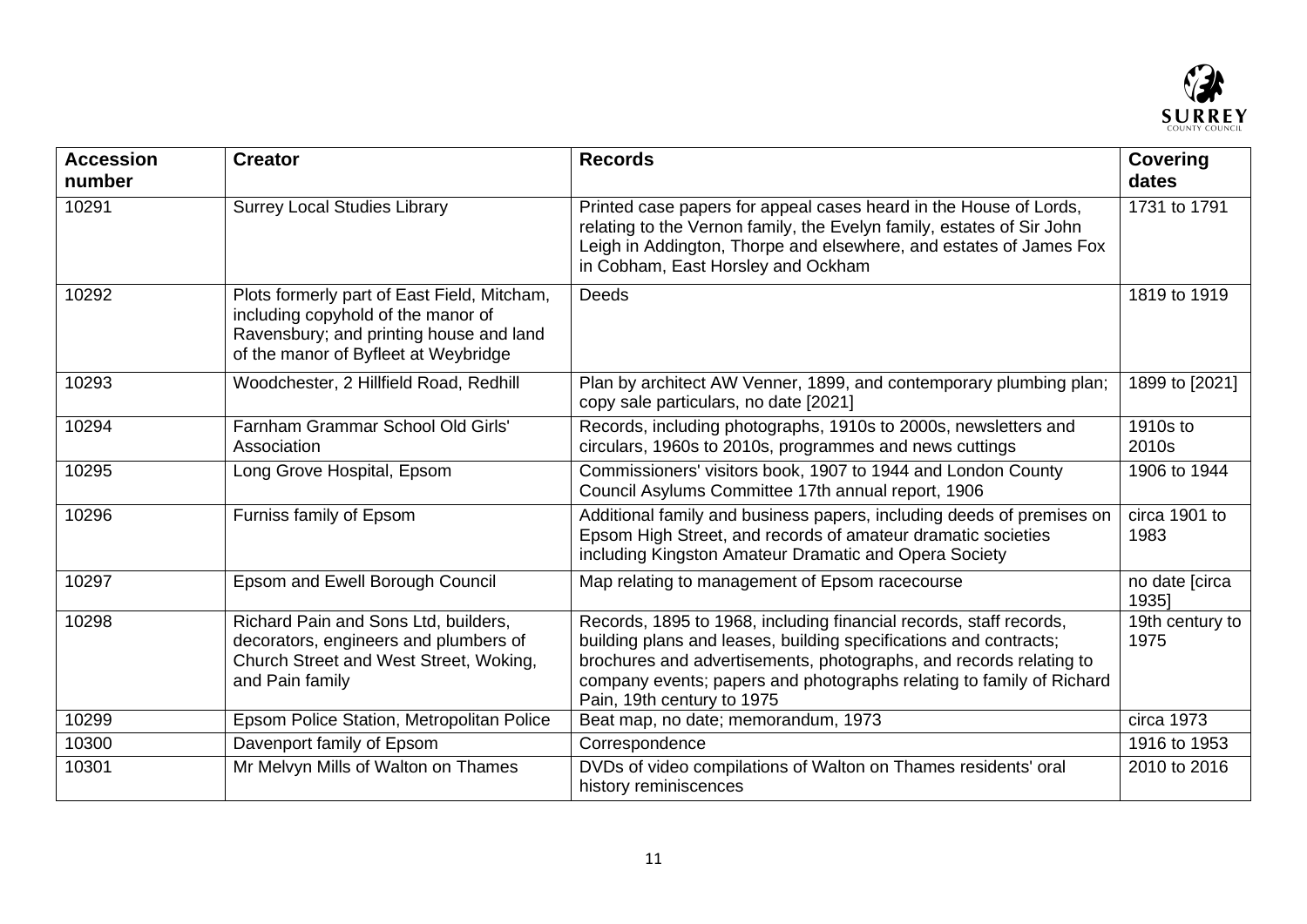

| <b>Accession</b><br>number | <b>Creator</b>                                                                                        | <b>Records</b>                                                                                                                                                                                                                                                                                                              | <b>Covering</b><br>dates |
|----------------------------|-------------------------------------------------------------------------------------------------------|-----------------------------------------------------------------------------------------------------------------------------------------------------------------------------------------------------------------------------------------------------------------------------------------------------------------------------|--------------------------|
| 10302                      | Eric James Cockell and Ronald Frederic<br>Cockell, pupils at Woking County Grammar<br>School for Boys | Photographic journals, 1929 to 1931, French grammar exercise book<br>and souvenir of school trip to Paris, 1936                                                                                                                                                                                                             | 1929 to 1936             |
| 10303                      | Arthur Wonnacott (1937 to 2019), bus<br>driver and amateur photographer of Kings<br>Worthy, Hampshire | Albums of photographs of Surrey places                                                                                                                                                                                                                                                                                      | 1982 to 2008             |
| 10304                      | Dr Richard Christophers, retired curator of<br>Horsell                                                | University of London PhD thesis entitled 'Social and Educational<br>Background of the Surrey Clergy, 1520 to 1620' with related research<br>papers                                                                                                                                                                          | 1975                     |
| 10305                      | Potter family sometime of Brockham<br>Green, Betchworth                                               | Records including World War II papers, school reports of Jeanette<br>Potter, sketches by Victor Potter                                                                                                                                                                                                                      | 1913 to 1998             |
| 10306                      | Tringham Short Mat Bowls Club, West End                                                               | Records                                                                                                                                                                                                                                                                                                                     | 1989 to 2013             |
| 10307                      | Soroptimist International Reigate and<br><b>District</b>                                              | Additional records comprising photograph of presentation of<br>mammography at Redhill Hospital, 1986; order of service for<br>thanksgiving service for 80th anniversary of SI, Guildford Cathedral,<br>2001; 40th anniversary programme for Reigate, 2003; annual function<br>dinner menu, 1995; and press cutting, 1997    | 1986 to 2003             |
| 10308                      | Raine Bryant of Berwick on Tweed                                                                      | Family papers including photographs of interior of 12 Clockhouse<br>Mead, Oxshott, showing air raid shelter, circa 1939 to 1940, and<br>school reports, exercise books and school photographs relating to<br>Bevendean, Oxshott, Manor House School, Little Bookham, and<br>Guildford High School for Girls, 1960s to 1970s | circa 1939 to<br>1970s   |
| 10309                      | 2nd (Rainsters) Ewell Scout Group                                                                     | Records, including camp diaries, log books, minutes, newsletters,<br>photographs, film                                                                                                                                                                                                                                      | 1929 to 2002             |
| 10310                      | St Paul's church, Thornton Heath                                                                      | Marriage register, 1997 to 2021, and service registers, 1989 to 2013                                                                                                                                                                                                                                                        | 1989 to 2021             |
| 10311                      | <b>Trinity Methodist Church, Woking</b>                                                               | Additional records including papers relating to review of church, 2009<br>to 2013, and 2020 church planning group, 2008 to 2010                                                                                                                                                                                             | 2008 to 2013             |
| 10312                      | Sadlers, later the White Hart, South Street,<br>Dorking                                               | <b>Title deeds</b>                                                                                                                                                                                                                                                                                                          | 1627 to 1799             |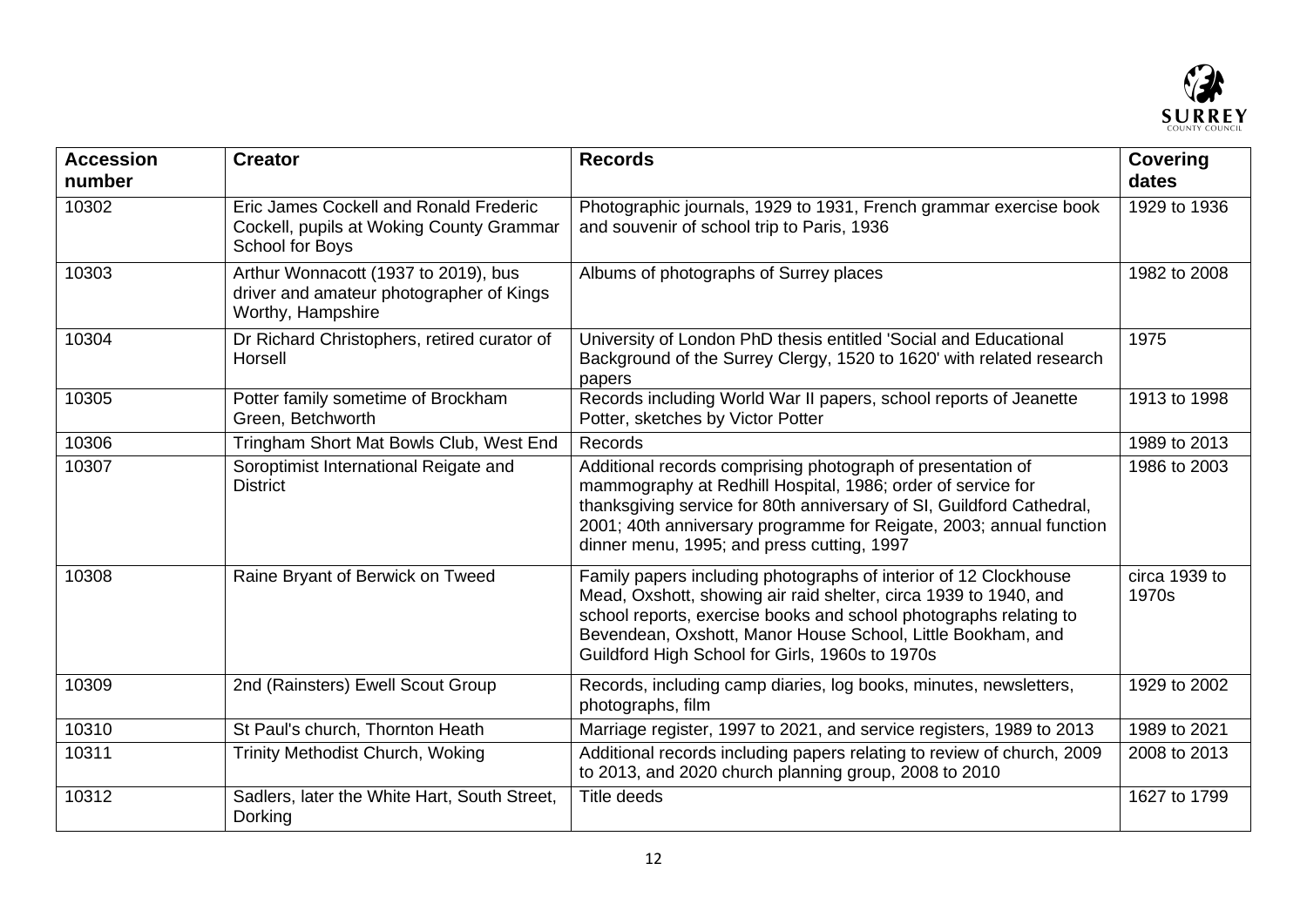

| <b>Accession</b><br>number | <b>Creator</b>                                                                                                      | <b>Records</b>                                                                                                                                                                                                                                                                                                                                          | <b>Covering</b><br>dates               |
|----------------------------|---------------------------------------------------------------------------------------------------------------------|---------------------------------------------------------------------------------------------------------------------------------------------------------------------------------------------------------------------------------------------------------------------------------------------------------------------------------------------------------|----------------------------------------|
| 10313                      | Dennis Specialist Vehicles, vehicle<br>manufacturers of Guildford, and<br>predecessors                              | Additional records, including specification sheets                                                                                                                                                                                                                                                                                                      | 1950 to 2000                           |
| 10314                      | <b>Guildford Borough Council</b>                                                                                    | Additional deeds comprising agreements with railway companies                                                                                                                                                                                                                                                                                           | 1883 to 1906                           |
| 10315                      | Williams family of Brook House, Oxted,<br>builders                                                                  | Photograph albums showing Barrow Green Court and Station Road<br>West, Oxted; family memoir by Marjorie Williams, with reference to<br>Brook House and the building businesses                                                                                                                                                                          | 1st half of 20th<br>century to<br>1981 |
| 10316                      | Professor Michael J Tooley                                                                                          | Research material and correspondence relating to Gertrude Jekyll<br>(1843 to 1932), garden designer, comprising filing arranged<br>alphabetically by garden, correspondence, and manuscripts for<br>'Gardens of Jekyll in Northern England'                                                                                                             | 20th century to<br>21st century        |
| 10317                      | 4 Hillside Cottages, Hillside Lane, Farnham                                                                         | Deeds, including abstract of title (reciting from 1901), 1951                                                                                                                                                                                                                                                                                           | 1951 to 2001                           |
| 10318                      | <b>Surrey County Cricket Club</b>                                                                                   | Yearbook                                                                                                                                                                                                                                                                                                                                                | 1894                                   |
| 10319                      | Douglas C Backhurst, former Normandy<br>Parish Councillor and former Trustee of<br>Normandy Village Hall, Guildford | Copy minutes of Normandy Parish Council and related papers                                                                                                                                                                                                                                                                                              | 1989 to 2000                           |
| 10320                      | Chipstead Church Recording Group, the<br><b>Arts Society</b>                                                        | Record of church furnishings for St Peter's, Woodmansterne                                                                                                                                                                                                                                                                                              | 2021                                   |
| 10321                      | Lyonell Barlow of Ewhurst                                                                                           | Notes on the natural history of Ewhurst                                                                                                                                                                                                                                                                                                                 | 1875                                   |
| 10322                      | <b>Senior Golfers' Society</b>                                                                                      | Additional records as listed on schedule of 30 May 2021 provided by<br>the depositor                                                                                                                                                                                                                                                                    | (1931) to 2021                         |
| 10323                      | Angela Hume of West Horsley                                                                                         | Family papers including service papers and letters written by her<br>brother John William Hume (1928 to 2018) of Walton on Thames to<br>his parents during his National Service in the RAF, 1947 to 1949; and<br>typescript memoirs (2021) about life in the Hersham and Walton on<br>Thames during World War II by Michael and Isabel Orton (née Hume) | 1947 to 2021                           |
| 10324                      | <b>Guildford Choral Society</b>                                                                                     | Programmes                                                                                                                                                                                                                                                                                                                                              | 1999 to 2019                           |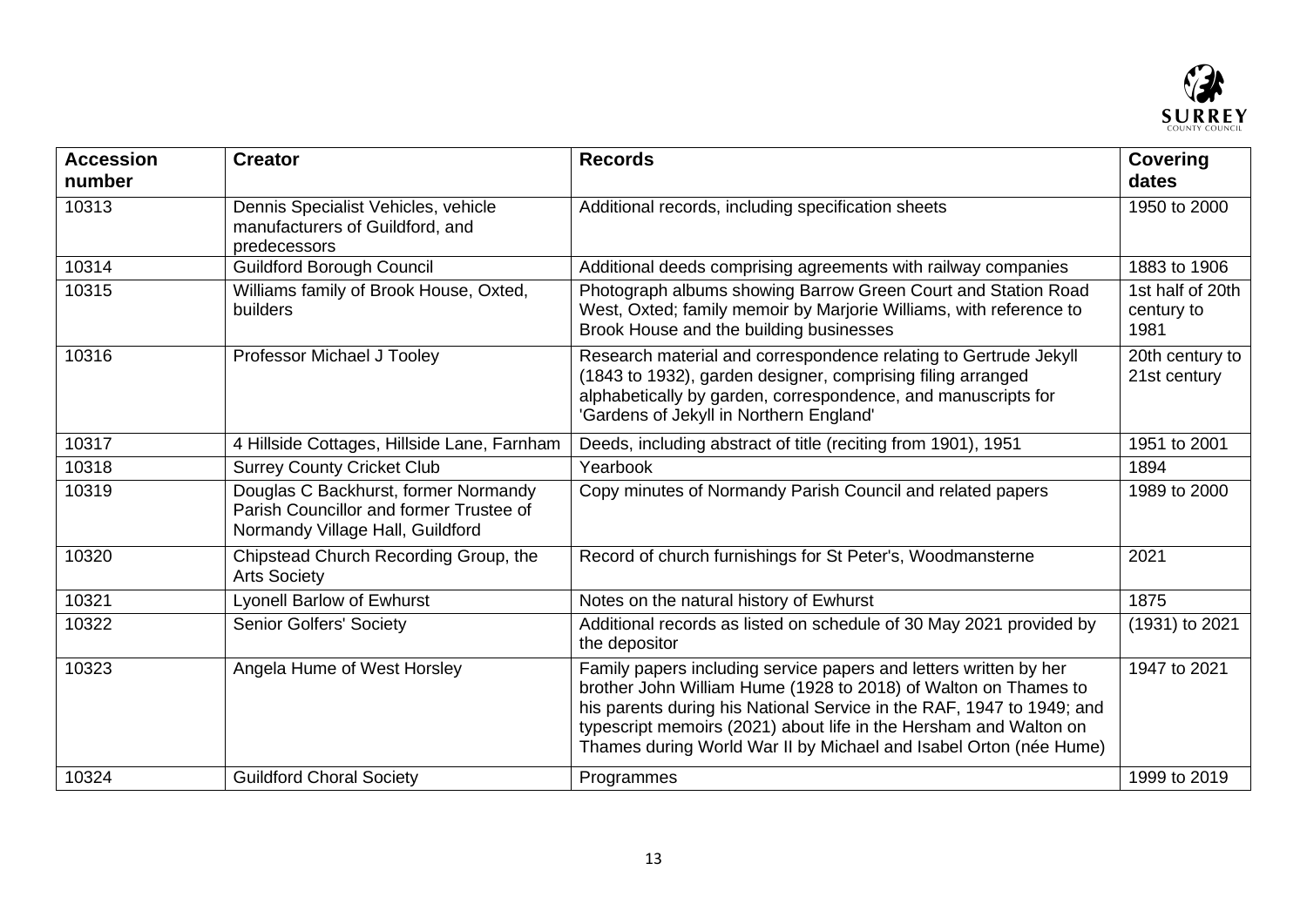

| <b>Accession</b><br>number | <b>Creator</b>                                                                          | <b>Records</b>                                                                                                                                                                                                                                                    | <b>Covering</b><br>dates |
|----------------------------|-----------------------------------------------------------------------------------------|-------------------------------------------------------------------------------------------------------------------------------------------------------------------------------------------------------------------------------------------------------------------|--------------------------|
| 10325                      | Trevor Howard of Titchfield, Fareham,<br>Hampshire                                      | Collected records including glass plate photograph of Bisley ranges,<br>circa 1890 to circa 1925, with digital copies; and digital copy of<br>photograph of Bagshot platoon of the West Surrey Home Guard from<br>album of Herbert W Wye of Chobham, 1943         | circa 1890 to<br>1943    |
| 10326                      | Tenement in Town Street, Woking, and<br>property in Brocklebank Road, Earlsfield        | Deeds, 1769 to 1889                                                                                                                                                                                                                                               | 1769 to 1889             |
| 10327                      | Miss Mary Humphrey, former member of<br>staff at Holloway Sanatorium, Virginia<br>Water | Illuminated presentation booklet signed by 'friends and fellow workers'                                                                                                                                                                                           | 1916                     |
| 10328                      | <b>Thames Ditton Almshouse Charity</b>                                                  | Records                                                                                                                                                                                                                                                           | 1736 to 2001             |
| 10329                      | Lewis Bryant Yates of Cobham                                                            | Papers, including minute book of Cobham, Stoke D'Abernon and<br>Oxshott Conservative and Unionist Association, 1912 to 1939; and<br>photographs of Cobham, 1960s to 1980s                                                                                         | 1912 to circa<br>1980s   |
| 10330                      | Ockenden International, formerly the<br>Ockenden Venture, refugee charity of<br>Woking  | Additional records, including photograph album of visit of Queen<br>Elizabeth the Queen Mother, 1959, and papers relating to the<br>Vietnamese orphan airlift from Saigon, 1975                                                                                   | 1950s to<br>1990s        |
| 10331                      | Anne Bowey, former schoolteacher at<br><b>Woking County Grammar School for Girls</b>    | Records, including school magazines and photographs and play<br>scrapbooks                                                                                                                                                                                        | circa 1950s to<br>1980s  |
| 10332                      | St Nicolas' church, Guildford                                                           | Additional records comprising minutes of St Nicolas Society of<br>Change Ringers and other bellringing records of the church                                                                                                                                      | 1887 to 1999             |
| 10333                      | <b>Godalming Baptist Church</b>                                                         | Messenger' magazines                                                                                                                                                                                                                                              | 1951 to 1972             |
| 10334                      | Ash Green Residents' Association                                                        | Meeting minutes, 1960 to 1999, and newsletters, 1961 to 2007                                                                                                                                                                                                      | 1960 to 2007             |
| 10335                      | St Mary's church, Tatsfield                                                             | Additional records, including baptism register, 1984 to 2013; marriage<br>register, 2013 to 2019; service registers, 1987 to 2016; PCC minutes,<br>1992 to 2013; APCM minutes, 1988 to 2014; annual accounts, 1981<br>to 2013; and parish magazines, 1969 to 2021 | 1964 to 2021             |
| 10336                      | Holloway Sanatorium, Egham                                                              | Papers relating to the death of patient Thomas Weir                                                                                                                                                                                                               | 1895                     |
| CC1285                     | <b>Starhurst Special School, Dorking</b>                                                | Pupil case files                                                                                                                                                                                                                                                  | 1960s to<br>1980s        |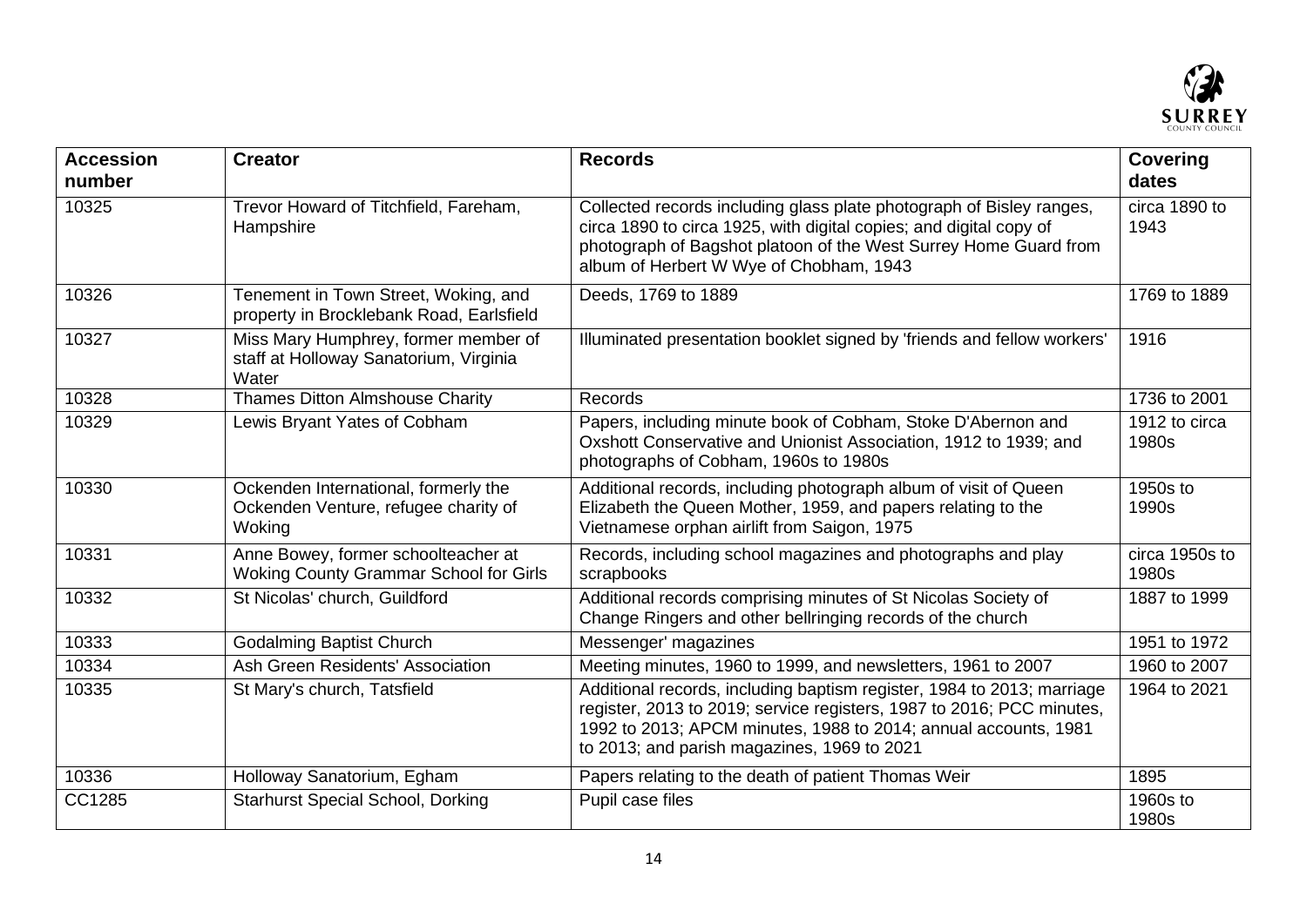

| <b>Accession</b><br>number | <b>Creator</b>                                                                                                                                                            | <b>Records</b>                                                                                                                                                                                                                                                                                                                                                                                                                                                                                                                                                                                                                                          | <b>Covering</b><br>dates |
|----------------------------|---------------------------------------------------------------------------------------------------------------------------------------------------------------------------|---------------------------------------------------------------------------------------------------------------------------------------------------------------------------------------------------------------------------------------------------------------------------------------------------------------------------------------------------------------------------------------------------------------------------------------------------------------------------------------------------------------------------------------------------------------------------------------------------------------------------------------------------------|--------------------------|
| CC1286                     | Hambledon Poor Law Union                                                                                                                                                  | Poor Law Officers' Superannuation Service Register                                                                                                                                                                                                                                                                                                                                                                                                                                                                                                                                                                                                      | 1896 to 1929             |
| CC1287                     | <b>Surrey County Council</b>                                                                                                                                              | Papers relating to proposed new Magna Carta visitor centre and<br>preparations for 800th anniversary celebrations                                                                                                                                                                                                                                                                                                                                                                                                                                                                                                                                       | 2011 to 2013             |
| CC1288                     | Christ Church C of E Infant School, Virginia<br>Water                                                                                                                     | Records including governor minutes, log books, admission registers,<br>publications, photographs and plans                                                                                                                                                                                                                                                                                                                                                                                                                                                                                                                                              | 1874 to 2021             |
| CC1289                     | Perry Hill County Primary School,<br>Worplesdon                                                                                                                           | Log books, 1885 to 1932, 1971 to 1977                                                                                                                                                                                                                                                                                                                                                                                                                                                                                                                                                                                                                   | 1885 to 1977             |
| CC1290                     | <b>Surrey County Council</b>                                                                                                                                              | Accruing accession reflecting Equality, Diversity and Inclusion<br>initiatives throughout the Council.                                                                                                                                                                                                                                                                                                                                                                                                                                                                                                                                                  | 2021 to                  |
| CC1291                     | Chairman's and Chief Executive's Office,<br><b>Surrey County Council</b>                                                                                                  | Correspondence of Douglas Robertson, Chairman of Surrey County<br>Council (1990 to 1993); copy minutes and papers (1975 to 1993)<br>including of Chief Officers Board and Information Systems and<br>Technology Board; papers relating to Transport Planning Unit and<br>A31 Farnham Bypass                                                                                                                                                                                                                                                                                                                                                             | 1948 to 1993             |
| CC1292                     | County Valuer and Estates Department                                                                                                                                      | Correspondence files relating to Surrey Commons and Open Spaces                                                                                                                                                                                                                                                                                                                                                                                                                                                                                                                                                                                         | 1940s to<br>1970s        |
| ESRadd                     | <b>East Surrey Regiment</b>                                                                                                                                               | Scrapbook of photographs, drawing and maps relating to 31st<br>Regiment (predecessor of East Surrey Regiment) in China, 1860 to<br>62; photograph of 'E' Company, 1st Battalion, winners of the Inter to<br>Company bayonet fighting competition, 1911; photograph of men of<br>6th Battalion with cups and trophies [?outside barracks in Wimbledon],<br>pre 1914; programme for quarter final between 1st Battalion and 1st<br>Battalion, The King's Own Royal Regiment, in Army and RAF Inter to<br>Unit Team Boxing Championships, Calcutta: 1936; photograph of men<br>of the 6th Battalion in the Centenary Parade, Kings Road, Kingston,<br>1959 | 1860 to 1959             |
| ESR/25/SMALL               | 2nd Lieutenant Leonard Stephen<br>Smallwood (1894 to 1974), 11th Battalion,<br>East Surrey Regiment, later 8th Battalion<br>Royal West Surrey Regiment and Indian<br>Army | Additional personal papers, including photograph albums, trench<br>maps, correspondence, official papers and badges                                                                                                                                                                                                                                                                                                                                                                                                                                                                                                                                     | circa 1914 to<br>1922    |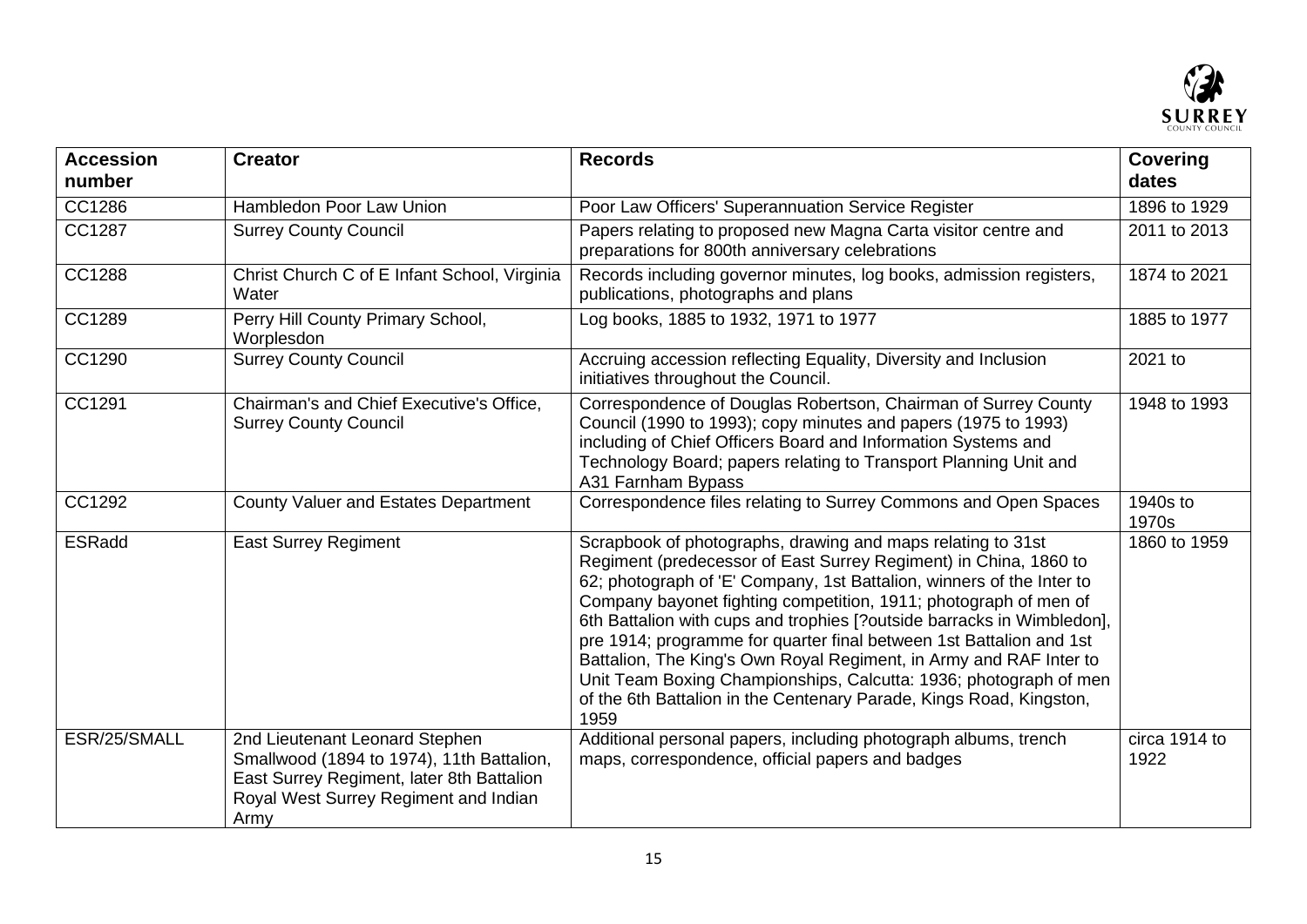

| <b>Accession</b><br>number | <b>Creator</b>                                                                                                                                                        | <b>Records</b>                                                                                                         | <b>Covering</b><br>dates |
|----------------------------|-----------------------------------------------------------------------------------------------------------------------------------------------------------------------|------------------------------------------------------------------------------------------------------------------------|--------------------------|
| ESR/25/CLARKW              | Regimental Quarter Master Sergeant<br>William George Clarke MBE (1901 to<br>1984), 1st Battalion, East Surrey Regiment                                                | Certificates, army service and pay book, photographs, obituary                                                         | 1920 to (1984)           |
| ESR/25/BUDDA               | Pte Alfred James Budd (d.1946), 1st<br>Battalion, East Surrey Regiment, and other<br>members of the Budd family of Esher<br>enlisted during World War I and World War | Photographs                                                                                                            | circa 1915 to<br>1968    |
| ESR/25/ROBERJ              | Corporal Edgar Roy James Robertson<br>(1918 to 1995), East Surrey Regiment                                                                                            | Army service papers and photograph                                                                                     | 1939 to 1946             |
| ESR/25/BLAC                | Thomas Blackwell, 'A' Company, 1/6th<br><b>Battalion, East Surrey Regiment</b>                                                                                        | Photographs of the Company and Band at Agra, India                                                                     | 1918                     |
| ESR/25/WEBST               | Lance Corporal George Stewart Webster,<br>1st Battalion, East Surrey Regiment                                                                                         | Letter to his wife, written while with the British Expeditionary Force in<br>France                                    | 25 Apr [1940]            |
| ESR/25/HIMS                | Private Ralph Douglas Himsworth (1915 to<br>2000), East Surrey Regiment                                                                                               | Regular Army certificate of service book                                                                               | 1935 to 1946             |
| ESR/25/KITC                | Serjeant F Kitch, MM, 8th Battalion, East<br><b>Surrey Regiment</b>                                                                                                   | Service papers and hand-drawn map of Montauban, France                                                                 | 1916 to 1920             |
| ESR/25/GHOS                | Private Ron Ghost, Anti-Tank Platoon, 1st<br><b>Battalion, East Surrey Regiment</b>                                                                                   | Photographs of platoon in Salonica, Greece                                                                             | 1947 to 1948             |
| ESR/25/WELLE               | Private Sam Weller, 1st and 2nd Battalions,<br><b>East Surrey Regiment</b>                                                                                            | Photograph album of army entertainments in Shanghai                                                                    | circa 1938               |
| ESR/25/REJWG               | Private J Reynolds, 2nd Battalion, East<br><b>Surrey Regiment</b>                                                                                                     | Postcard of HMT Somersetshire sent to [?his parents] en route to<br>India                                              | no date<br>[1930s]       |
| ESR/25/WILLCT              | Major Cyril Theodore Williams, OBE (1887<br>to 1968), East Surrey Regiment                                                                                            | Papers, including mention in despatches, award of Russian order of<br>St Anne and Daily Sketch war map of Europe, 1939 | 1919 to 1939             |
| ESR/25/MORUM               | L/Cpl Don Morum, no. 22850432, East<br><b>Surrey Regiment</b>                                                                                                         | Photographs of army life in Egypt while on National Service                                                            | circa 1953               |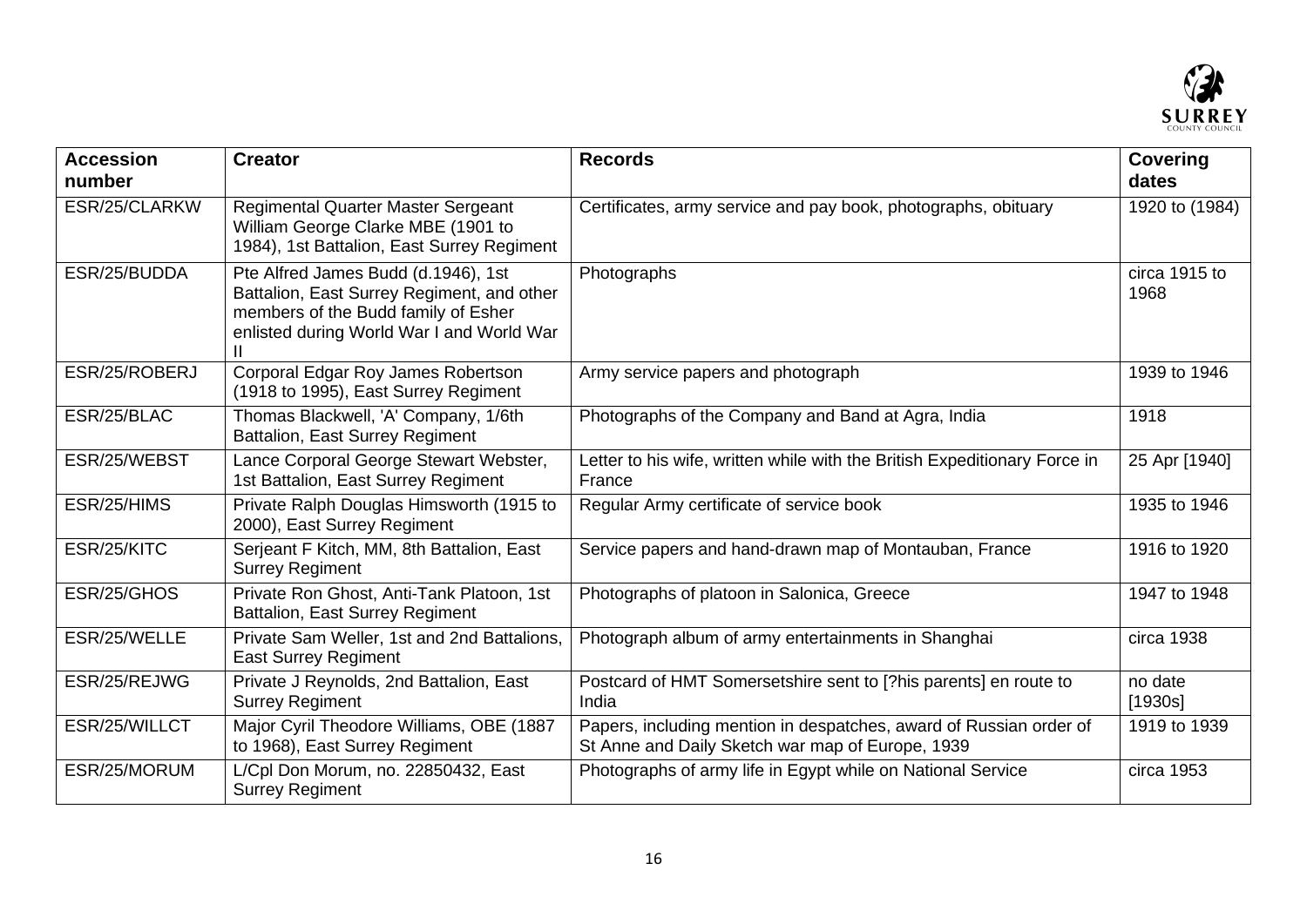

| <b>Accession</b><br>number | <b>Creator</b>                                                                                                                                      | <b>Records</b>                                                                                                                                                                                                                                                                                                                                                                                                                                                                                                                                                                      | <b>Covering</b><br>dates |
|----------------------------|-----------------------------------------------------------------------------------------------------------------------------------------------------|-------------------------------------------------------------------------------------------------------------------------------------------------------------------------------------------------------------------------------------------------------------------------------------------------------------------------------------------------------------------------------------------------------------------------------------------------------------------------------------------------------------------------------------------------------------------------------------|--------------------------|
| ESR/25/SPAC                | Pte Oswald D Spackman, East Surrey<br>Regiment                                                                                                      | Letters to family in Wimbledon, written while a prisoner of war during<br>World War II                                                                                                                                                                                                                                                                                                                                                                                                                                                                                              | 1940 to 1944             |
| ESR/25/LILLEY              | Lance Sergeant Frederick James Lilley, 1st<br><b>Battalion, East Surrey Regiment</b>                                                                | Photograph of members of the Sergeants Mess, 1936, and copy birth<br>certificate, in India, of his son Frederick Albert Gordon Lilley, 1935                                                                                                                                                                                                                                                                                                                                                                                                                                         | 1935 to 1936             |
| ESR/25/MARA                | Pte AWG Martin, 2nd Battalion, East<br><b>Surrey Regiment</b>                                                                                       | Army papers                                                                                                                                                                                                                                                                                                                                                                                                                                                                                                                                                                         | 1931 to 1946             |
| ESR/25/GRIS                | Captain Walter Frederick Grisley (1909 to<br>1986), East Surrey Regiment                                                                            | Photograph albums, 1928 to 1936, and certificate of service, 1929 to<br>1936                                                                                                                                                                                                                                                                                                                                                                                                                                                                                                        | 1928 to 1936             |
| FNBSadd                    | St Mark's church, South Farnborough                                                                                                                 | Additional parish records, comprising baptism register, 1981 to 1997,<br>and banns registers, 1985 to 2003                                                                                                                                                                                                                                                                                                                                                                                                                                                                          | 1981 to 2003             |
| PXadd                      | James Bourne (1773 to 1854), artist                                                                                                                 | Seven sketches of Surrey scenes and buildings, originally from a<br>sketchbook                                                                                                                                                                                                                                                                                                                                                                                                                                                                                                      | circa 1820               |
| QRSadd                     | Queen's Royal Surrey Regiment                                                                                                                       | Photograph of the service of the laying-up of the old Colours of the 1st<br>Battalions of the East Surrey and Queen's Royal (West Surrey)<br>Regiments at the Cathedral of the Holy Spirit, Guildford                                                                                                                                                                                                                                                                                                                                                                               | 1960                     |
| QRS/4/LING                 | Major General Fergus Alan Humphrey Ling<br>(d.1995), Colonel, 5th Battalion, Queen's<br>Royal Regiment (West Surrey) and of The<br>Queen's Regiment | Additional photographs and obituaries                                                                                                                                                                                                                                                                                                                                                                                                                                                                                                                                               | 1944 to 1995             |
| QRWSadd                    | Queen's Royal Regiment (West Surrey)                                                                                                                | Letters to Major to General Sir Henry Torrens, Colonel of the 2nd<br>Queen's Royal Regiment, regarding the day to day administration of<br>the regiment, 1823; photograph of members of the Sergeants' Mess,<br>2nd Battalion, Allahabad, 1924; photograph of 'B' Company, 14th<br>Battalion, 1941; photograph of officers of 2/5th Battalion, Italy, 1944;<br>photograph of men of 1st Battalion at Selarang Barracks, Singapore,<br>1953 to 7; Christmas card, 5th Battalion, 1958; photographs of<br>reunions of the 5th Battalion Old Members' Association (OMA), 1988<br>to 90 | 1823 to 1990             |
| QRWS/30/ANON               | Anonymous member of 1/5th Battalion,<br>Queens Royal Regiment (West Surrey)                                                                         | Photograph albums mostly recording scenes in India and<br>Mesopotamia                                                                                                                                                                                                                                                                                                                                                                                                                                                                                                               | 1914 to ?1918            |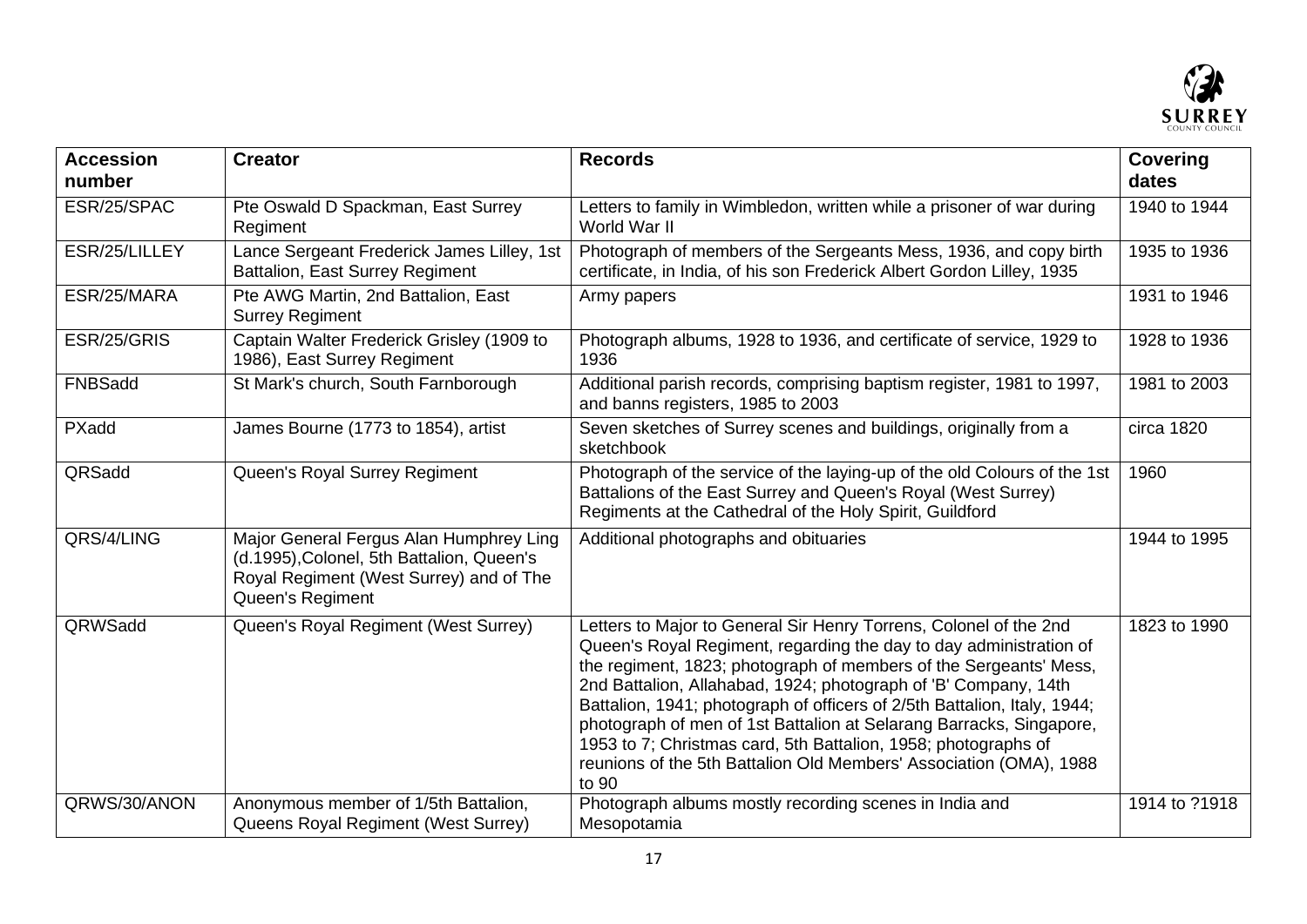

| <b>Accession</b><br>number | <b>Creator</b>                                                                                                                             | <b>Records</b>                                                                                                    | <b>Covering</b><br>dates |
|----------------------------|--------------------------------------------------------------------------------------------------------------------------------------------|-------------------------------------------------------------------------------------------------------------------|--------------------------|
| QRWS/30/KINGF              | <b>Company Quartermaster Sergeant</b><br>Frederick George King (1905 to 1980),<br>1/5th Battalion, Queen's Royal Regiment<br>(West Surrey) | Additional papers and photographs                                                                                 | 1923 to 1954             |
| QRWS/30/WOODI              | Lance Corporal Frederick Woodings (1894<br>to 1969), 2/4th Battalion, Queen's (Royal<br><b>West Surrey) Regiment</b>                       | Service papers and photographs                                                                                    | 1916 to 1969             |
| QRWS/30/CHIL               | Lance Corporal Alfred Thomas Childs,<br>DCM, 2nd Battalion, Queen's (Royal West<br>Surrey) Regiment                                        | Photograph                                                                                                        | circa 1916               |
| QRWS/30/GREGP              | Private Philip Gregory, 3rd Volunteer<br>Battalion, Queen's Royal Regiment, and<br>22nd London Regiment                                    | Photographs and papers                                                                                            | circa 1908 to<br>1930s   |
| QRWS/30/GREGE              | Private Ernest Gregory, 1st Battalion,<br>Queen's Royal Regiment (West Surrey)                                                             | Photographs, cuttings and 'Tangerine' army newspaper                                                              | 1950s                    |
| QRWS/30/FARRO              | Private J S (Sydney) Farrow, 1st Battalion,<br>Queen's Royal Regiment (West Surrey)                                                        | Album (including photographs of Quetta earthquake, India), and letter<br>to his mother about the earthquake, 1935 | 1935                     |
| QRWS/30/BARN               | Private Charles W Barnes (b.1871), 2nd<br>Volunteer Battalion, Queen's Royal<br>Regiment                                                   | Photograph                                                                                                        | no date [1914<br>x 1918] |
| QRWS/30/STRU               | Private James Thomas Strudwick (1925 to<br>2007), 1st Battalion, Queen's Royal<br><b>Regiment (West Surrey)</b>                            | Service papers and photographs                                                                                    | 1940s                    |
| QRWS/30/FLIN               | Private J Flint, 6th Battalion, Queen's<br>(Royal West Surrey) Regiment                                                                    | Clandon Park War Hospital receipt for belongings                                                                  | 1916                     |
| QRWS/30/CARTCS             | <b>Acting Sergeant Charles Samuel Carter</b><br>(1912 to 1944), 1st Battalion, Queen's<br>Royal Regiment (West Surrey)                     | Photographs                                                                                                       | 1930s to<br>1940s        |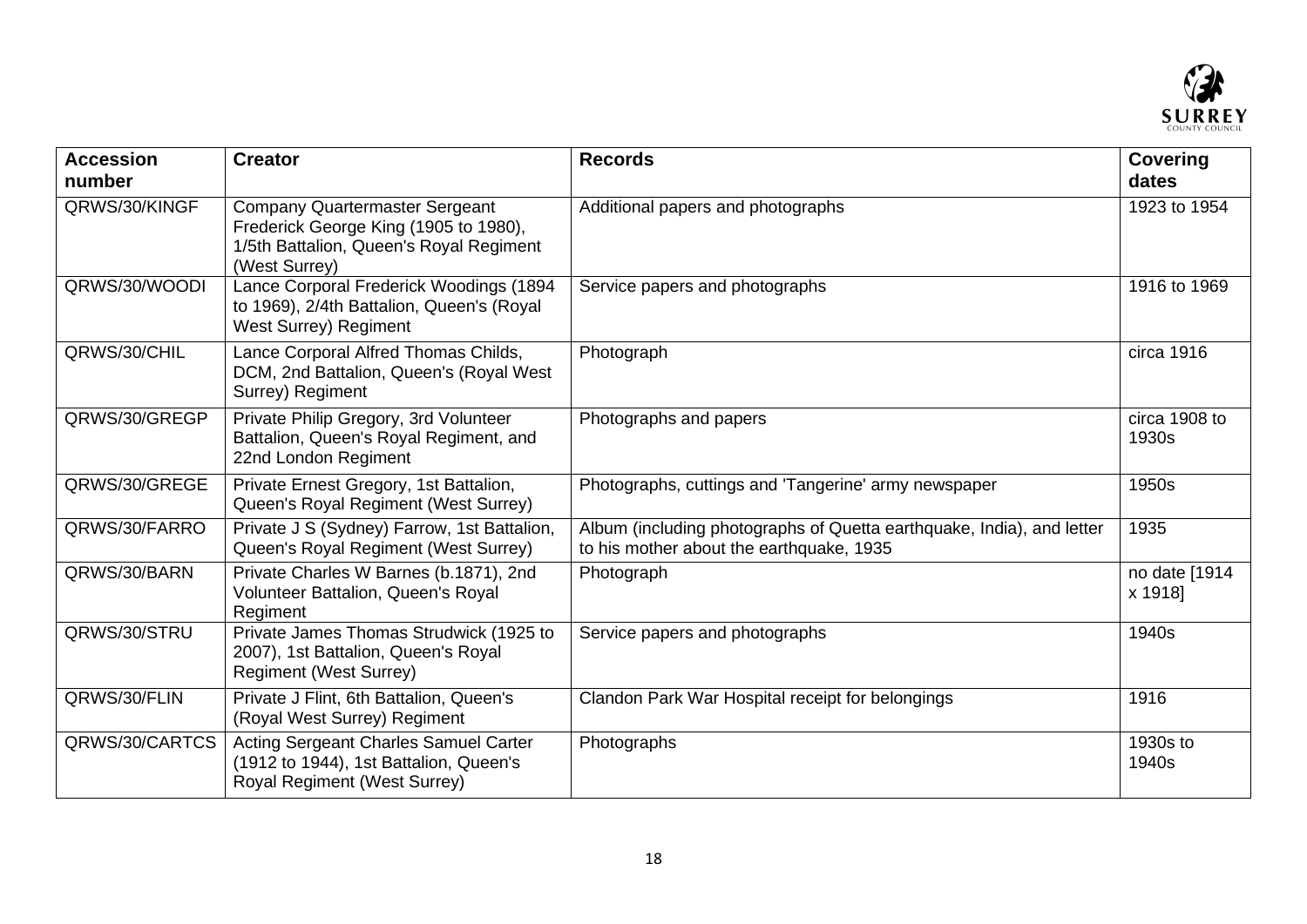

| <b>Accession</b><br>number | <b>Creator</b>                                                                                                     | <b>Records</b>                                                                                                                       | <b>Covering</b><br>dates         |
|----------------------------|--------------------------------------------------------------------------------------------------------------------|--------------------------------------------------------------------------------------------------------------------------------------|----------------------------------|
| QRWS/30/FORW               | Private James (Jim) Henry William<br>Forward, 1st Battalion, Queen's Royal<br><b>Regiment (West Surrey)</b>        | Handwritten reminiscences of his army service in India, Burma,<br>France, Palestine and Korea, 1938 to 1950                          | no date [?early<br>21st century] |
| QRWS/30/SEWE               | Colonel John Walter (Toby) Sewell (1923<br>to 2016), 2nd Battalion, Queen's Royal<br><b>Regiment (West Surrey)</b> | Photograph of A Company, 2nd Battalion, Queen's Royal Regiment<br>(West Surrey), at Kharakvasla Camp, India                          | 1946                             |
| QRWS/30/SELL               | Lt Col (QM) Stanley Harry Sellicks (1904 to<br>1982), Queen's Royal Regiment (West<br>Surrey)                      | Photographs                                                                                                                          | early 20th<br>century to<br>1959 |
| QRWS/30/EBBUTT             | Sgt George W Ebbutt (d.1963), 2/4th<br>Battalion, The Queen's (Royal West<br>Surrey) Regiment                      | Photographs taken by/of Sgt Ebbutt during his service in Egypt, Israel<br>and Palestine during World War I                           | 1916 to 1918                     |
| QRWS/30/MITCD              | Lance Corporal Douglas Mitchell, 1/5th<br>Battalion, Queen's Royal Regiment (West<br>Surrey)                       | Papers                                                                                                                               | 1941 to 2002                     |
| QRWS/30/BOTL               | Private Stanley Botly (1899 to 1988), 2/4th<br>Battalion, Queen's Royal Regiment (West<br>Surrey)                  | Certificate of honourable discharge from military service                                                                            | 1919                             |
| SP/4315                    | Castle Mill, Dorking                                                                                               | Sale particulars                                                                                                                     | 2021                             |
| $\overline{Z}$ /707add     | Karl Löwit (1887 to 1965) of Bohemia and<br>Albury                                                                 | Journal of his life as a Sudeten refugee in Surrey, 1938 to 1941,<br>revised version                                                 | 2021                             |
| Z/741                      | Roger Christmas                                                                                                    | Photocopy of names of contributors and collectors in the county of<br>Surrey to a loan granted to Queen Elizabeth I, with transcript | 1590                             |
| Z/742                      | Deepdene, Dorking                                                                                                  | Photographs of members of British Railways secretarial course                                                                        | 1948                             |
| Z/743                      | Royal Earlswood Hospital, Caterham                                                                                 | Photographs of Frederick Charles Sargant, Head Attendant                                                                             | circa 1889 to<br>1920s           |
| Z/744                      | Toft family of Guildford and Holden family<br>of Shamley Green                                                     | Photographs                                                                                                                          | Early 20th<br>century            |